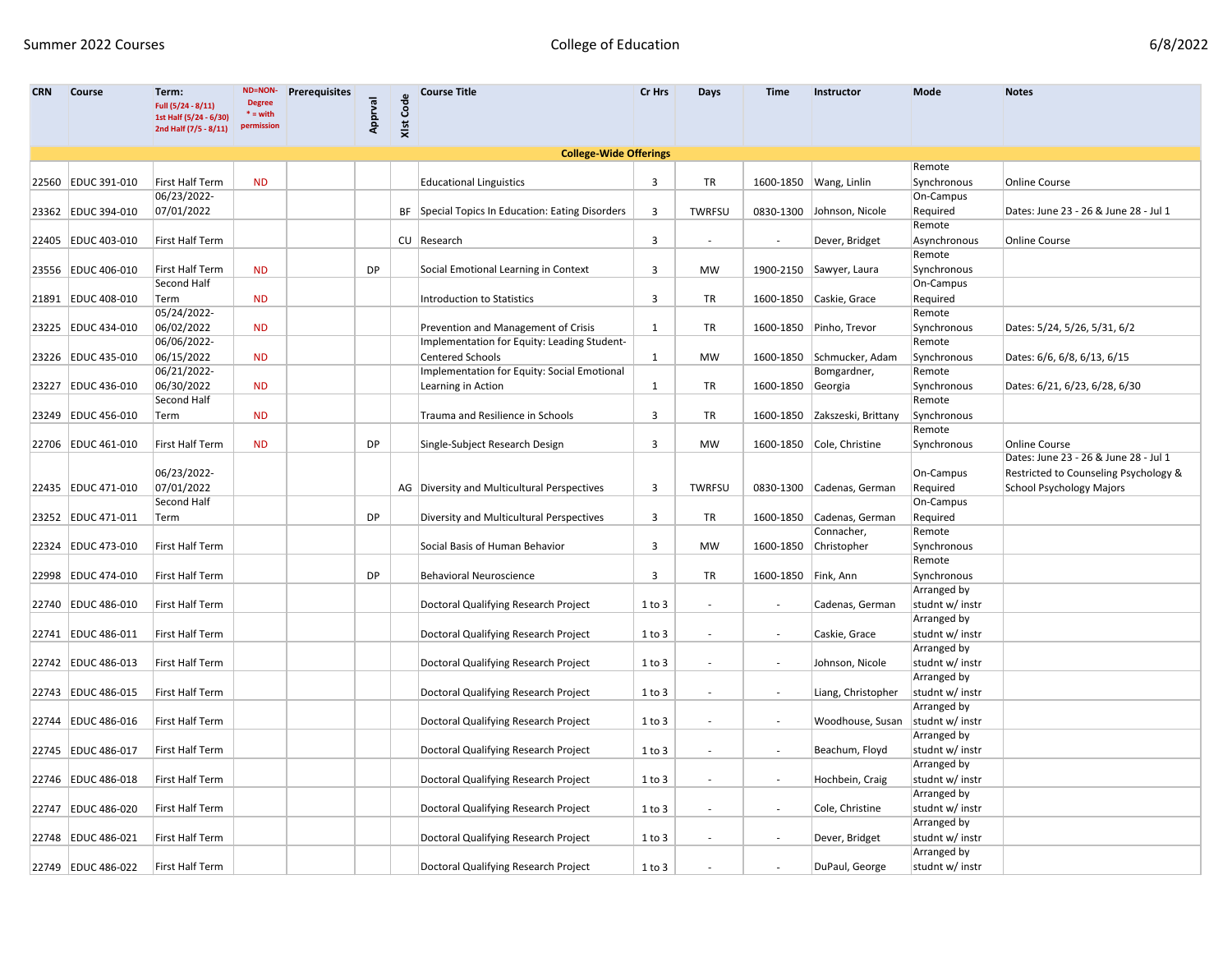| <b>CRN</b> | <b>Course</b>        | Term:<br>Full (5/24 - 8/11)                     | ND=NON-<br><b>Degree</b><br>$*$ = with | <b>Prerequisites</b> | Apprval | XIst Code | <b>Course Title</b>                  | Cr Hrs     | Days                     | Time                     | Instructor         | Mode                           | <b>Notes</b> |
|------------|----------------------|-------------------------------------------------|----------------------------------------|----------------------|---------|-----------|--------------------------------------|------------|--------------------------|--------------------------|--------------------|--------------------------------|--------------|
|            |                      | 1st Half (5/24 - 6/30)<br>2nd Half (7/5 - 8/11) | permission                             |                      |         |           |                                      |            |                          |                          |                    |                                |              |
|            |                      |                                                 |                                        |                      |         |           |                                      |            |                          |                          |                    | Arranged by                    |              |
|            | 22750 EDUC 486-023   | First Half Term                                 |                                        |                      |         |           | Doctoral Qualifying Research Project | $1$ to $3$ | $\overline{\phantom{a}}$ | $\overline{\phantom{a}}$ | Hojnoski, Robin    | studnt w/ instr                |              |
|            |                      |                                                 |                                        |                      |         |           |                                      |            |                          |                          |                    | Arranged by                    |              |
|            | 22751 EDUC 486-024   | First Half Term                                 |                                        |                      |         |           | Doctoral Qualifying Research Project | $1$ to $3$ | $\overline{\phantom{a}}$ |                          | Manz, Patricia     | studnt w/ instr                |              |
|            |                      |                                                 |                                        |                      |         |           |                                      |            |                          |                          |                    | Arranged by                    |              |
|            | 22752 EDUC 486-025   | First Half Term                                 |                                        |                      |         |           | Doctoral Qualifying Research Project | 1 to 3     | $\overline{\phantom{a}}$ |                          | Van Norman, Ethan  | studnt w/ instr                |              |
|            |                      |                                                 |                                        |                      |         |           |                                      |            |                          |                          |                    | Arranged by                    |              |
|            | 22759 EDUC 486-026   | First Half Term                                 |                                        |                      |         |           | Doctoral Qualifying Research Project | 1 to 3     | $\overline{\phantom{a}}$ | $\overline{\phantom{a}}$ | Kangas, Sara       | studnt w/ instr                |              |
|            |                      |                                                 |                                        |                      |         |           |                                      |            |                          |                          |                    | Arranged by                    |              |
|            | 22753 EDUC 486-027   | First Half Term                                 |                                        |                      |         |           | Doctoral Qualifying Research Project | $1$ to $3$ | $\overline{\phantom{a}}$ |                          | Dennis, Minyi      | studnt w/ instr                |              |
|            |                      |                                                 |                                        |                      |         |           |                                      |            |                          |                          |                    | Arranged by                    |              |
|            | 22754 EDUC 486-028   | First Half Term                                 |                                        |                      |         |           | Doctoral Qualifying Research Project | 1 to 3     | $\overline{\phantom{a}}$ | $\overline{\phantom{a}}$ | Kern, Lee          | studnt w/ instr                |              |
|            |                      |                                                 |                                        |                      |         |           |                                      |            |                          |                          |                    | Arranged by                    |              |
|            | 22755 EDUC 486-029   | First Half Term                                 |                                        |                      |         |           | Doctoral Qualifying Research Project | 1 to 3     |                          |                          | Lindstrom, Esther  | studnt w/ instr                |              |
|            |                      |                                                 |                                        |                      |         |           |                                      |            |                          |                          |                    | Arranged by                    |              |
|            | 22756 EDUC 486-030   | First Half Term                                 |                                        |                      |         |           | Doctoral Qualifying Research Project | 1 to 3     | $\overline{\phantom{a}}$ | $\overline{\phantom{a}}$ | Bodzin, Alec       | studnt w/ instr                |              |
|            |                      |                                                 |                                        |                      |         |           |                                      |            |                          |                          | Columba-Piervallo, | Arranged by                    |              |
|            | 22757   EDUC 486-031 | First Half Term                                 |                                        |                      |         |           | Doctoral Qualifying Research Project | $1$ to $3$ | $\overline{\phantom{a}}$ |                          | Helen              | studnt w/ instr                |              |
|            |                      |                                                 |                                        |                      |         |           |                                      |            |                          |                          |                    | Arranged by                    |              |
|            | 22758 EDUC 486-032   | First Half Term                                 |                                        |                      |         |           | Doctoral Qualifying Research Project | 1 to 3     | $\overline{\phantom{a}}$ |                          | Hammond, Thomas    | studnt w/ instr                |              |
|            |                      |                                                 |                                        |                      |         |           |                                      |            |                          |                          |                    | Arranged by                    |              |
|            | 22760 EDUC 486-034   | First Half Term                                 |                                        |                      |         |           | Doctoral Qualifying Research Project | $1$ to $3$ | $\overline{\phantom{a}}$ | $\overline{\phantom{a}}$ | Sawyer, Laura      | studnt w/ instr                |              |
|            |                      | Second Half                                     |                                        |                      |         |           |                                      |            |                          |                          |                    | Arranged by                    |              |
|            | 22761 EDUC 486-036   | Term                                            |                                        |                      |         |           | Doctoral Qualifying Research Project | $1$ to $3$ | $\overline{\phantom{a}}$ |                          | Cadenas, German    | studnt w/ instr                |              |
|            |                      | Second Half                                     |                                        |                      |         |           |                                      |            |                          |                          |                    | Arranged by                    |              |
|            | 22762 EDUC 486-037   | Term                                            |                                        |                      |         |           | Doctoral Qualifying Research Project | 1 to 3     | $\overline{\phantom{a}}$ | $\overline{\phantom{a}}$ | Caskie, Grace      | studnt w/ instr                |              |
|            |                      | Second Half                                     |                                        |                      |         |           |                                      |            |                          |                          |                    | Arranged by                    |              |
|            | 22763 EDUC 486-039   | Term                                            |                                        |                      |         |           | Doctoral Qualifying Research Project | 1 to 3     |                          |                          | Johnson, Nicole    | studnt w/ instr                |              |
|            |                      | Second Half                                     |                                        |                      |         |           |                                      |            |                          |                          |                    | Arranged by                    |              |
|            | 22764 EDUC 486-041   | Term                                            |                                        |                      |         |           | Doctoral Qualifying Research Project | 1 to 3     | $\overline{\phantom{a}}$ | $\overline{\phantom{a}}$ | Liang, Christopher | studnt w/ instr                |              |
|            |                      | Second Half                                     |                                        |                      |         |           |                                      |            |                          |                          |                    | Arranged by                    |              |
|            | 22765 EDUC 486-042   | Term                                            |                                        |                      |         |           | Doctoral Qualifying Research Project | $1$ to $3$ | $\overline{\phantom{a}}$ | $\overline{\phantom{a}}$ | Woodhouse, Susan   | studnt w/ instr                |              |
|            |                      | Second Half                                     |                                        |                      |         |           |                                      |            |                          |                          |                    | Arranged by                    |              |
|            | 22766 EDUC 486-043   | Term                                            |                                        |                      |         |           | Doctoral Qualifying Research Project | $1$ to $3$ | $\overline{\phantom{a}}$ |                          | Beachum, Floyd     | studnt w/ instr                |              |
|            | 22767 EDUC 486-044   | Second Half                                     |                                        |                      |         |           | Doctoral Qualifying Research Project |            | $\overline{\phantom{a}}$ |                          | Hochbein, Craig    | Arranged by<br>studnt w/ instr |              |
|            |                      | Term<br>Second Half                             |                                        |                      |         |           |                                      | $1$ to $3$ |                          |                          |                    | Arranged by                    |              |
|            | 22768 EDUC 486-046   |                                                 |                                        |                      |         |           | Doctoral Qualifying Research Project | $1$ to $3$ | $\overline{\phantom{a}}$ |                          |                    | studnt w/ instr                |              |
|            |                      | Term<br>Second Half                             |                                        |                      |         |           |                                      |            |                          |                          | Cole, Christine    | Arranged by                    |              |
|            | 22769 EDUC 486-047   | <b>Term</b>                                     |                                        |                      |         |           |                                      | $1$ to $3$ |                          |                          |                    | studnt w/ instr                |              |
|            |                      | Second Half                                     |                                        |                      |         |           | Doctoral Qualifying Research Project |            |                          |                          | Dever, Bridget     | Arranged by                    |              |
|            | 22770 EDUC 486-048   | Term                                            |                                        |                      |         |           | Doctoral Qualifying Research Project | 1 to 3     |                          |                          | DuPaul, George     | studnt w/ instr                |              |
|            |                      | Second Half                                     |                                        |                      |         |           |                                      |            |                          |                          |                    | <b>Arranged by</b>             |              |
|            | 22771 EDUC 486-049   | Term                                            |                                        |                      |         |           | Doctoral Qualifying Research Project | 1 to 3     | $\overline{\phantom{a}}$ | $\overline{\phantom{a}}$ | Hojnoski, Robin    | studnt w/ instr                |              |
|            |                      | Second Half                                     |                                        |                      |         |           |                                      |            |                          |                          |                    | Arranged by                    |              |
|            | 22772 EDUC 486-050   | Term                                            |                                        |                      |         |           | Doctoral Qualifying Research Project | 1 to 3     | $\overline{\phantom{a}}$ |                          | Manz, Patricia     | studnt w/ instr                |              |
|            |                      | Second Half                                     |                                        |                      |         |           |                                      |            |                          |                          |                    | Arranged by                    |              |
|            | 22773 EDUC 486-051   | Term                                            |                                        |                      |         |           | Doctoral Qualifying Research Project | 1 to 3     | $\overline{\phantom{a}}$ | $\sim$                   | Van Norman, Ethan  | studnt w/ instr                |              |
|            |                      | Second Half                                     |                                        |                      |         |           |                                      |            |                          |                          |                    | Arranged by                    |              |
|            | 22779 EDUC 486-052   | Term                                            |                                        |                      |         |           | Doctoral Qualifying Research Project | 1 to 3     |                          |                          | Kangas, Sara       | studnt w/ instr                |              |
|            |                      |                                                 |                                        |                      |         |           |                                      |            |                          |                          |                    |                                |              |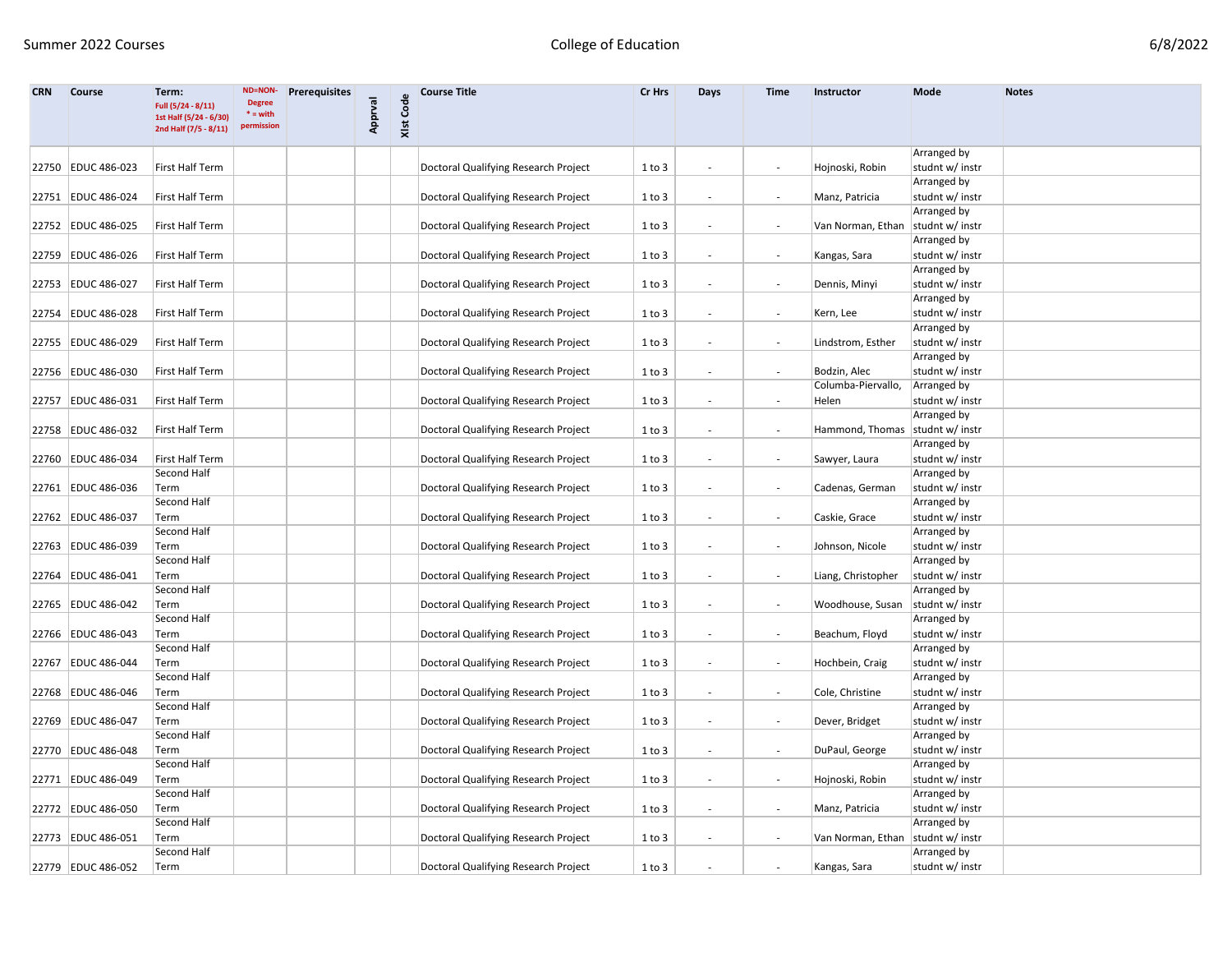| <b>CRN</b> | <b>Course</b>        | Term:<br>Full (5/24 - 8/11)<br>1st Half (5/24 - 6/30)<br>2nd Half (7/5 - 8/11) | <b>ND=NON-</b><br><b>Degree</b><br>$^*$ = with<br>permission | <b>Prerequisites</b> | Apprval   | XIst Code | <b>Course Title</b>                          | Cr Hrs     | Days                     | Time                     | Instructor                          | Mode               | <b>Notes</b> |
|------------|----------------------|--------------------------------------------------------------------------------|--------------------------------------------------------------|----------------------|-----------|-----------|----------------------------------------------|------------|--------------------------|--------------------------|-------------------------------------|--------------------|--------------|
|            |                      | Second Half                                                                    |                                                              |                      |           |           |                                              |            |                          |                          |                                     | Arranged by        |              |
|            | 22774 EDUC 486-053   | Term                                                                           |                                                              |                      |           |           | Doctoral Qualifying Research Project         | 1 to 3     | $\overline{\phantom{a}}$ | $\overline{\phantom{a}}$ | Dennis, Minyi                       | studnt w/ instr    |              |
|            |                      | Second Half                                                                    |                                                              |                      |           |           |                                              |            |                          |                          |                                     | Arranged by        |              |
|            | 22775   EDUC 486-054 | Term                                                                           |                                                              |                      |           |           | Doctoral Qualifying Research Project         | $1$ to $3$ | $\overline{\phantom{a}}$ |                          | Kern, Lee                           | studnt w/ instr    |              |
|            |                      | Second Half                                                                    |                                                              |                      |           |           |                                              |            |                          |                          |                                     | Arranged by        |              |
|            | 22781 EDUC 486-055   | Term                                                                           |                                                              |                      |           |           | Doctoral Qualifying Research Project         | $1$ to $3$ | $\overline{\phantom{a}}$ |                          | Lindstrom, Esther                   | studnt w/ instr    |              |
|            |                      | Second Half                                                                    |                                                              |                      |           |           |                                              |            |                          |                          |                                     | Arranged by        |              |
|            | 22776 EDUC 486-056   | Term                                                                           |                                                              |                      |           |           | Doctoral Qualifying Research Project         | 1 to 3     | $\overline{\phantom{a}}$ | $\overline{\phantom{a}}$ | Bodzin, Alec                        | studnt w/ instr    |              |
|            |                      | Second Half                                                                    |                                                              |                      |           |           |                                              |            |                          |                          | Columba-Piervallo,                  | Arranged by        |              |
|            | 22777 EDUC 486-057   | Term                                                                           |                                                              |                      |           |           | Doctoral Qualifying Research Project         | $1$ to $3$ | $\overline{\phantom{m}}$ |                          | Helen                               | studnt w/ instr    |              |
|            |                      | Second Half                                                                    |                                                              |                      |           |           |                                              |            |                          |                          |                                     | Arranged by        |              |
|            | 22778 EDUC 486-058   | Term                                                                           |                                                              |                      |           |           | Doctoral Qualifying Research Project         |            |                          |                          | Hammond, Thomas                     | studnt w/ instr    |              |
|            |                      | Second Half                                                                    |                                                              |                      |           |           |                                              | $1$ to $3$ | $\overline{\phantom{a}}$ |                          |                                     | Arranged by        |              |
|            |                      |                                                                                |                                                              |                      |           |           |                                              |            |                          |                          |                                     |                    |              |
|            | 22780 EDUC 486-060   | Term                                                                           |                                                              |                      |           |           | Doctoral Qualifying Research Project         | $1$ to $3$ | $\overline{\phantom{a}}$ |                          | Sawyer, Laura                       | studnt w/ instr    |              |
|            |                      |                                                                                |                                                              |                      |           |           | Internship in: Teaching, Learning &          |            |                          |                          |                                     | Arranged by        |              |
|            | 23194 EDUC 493-010   | Full Term                                                                      |                                                              |                      | DP        |           | Technology                                   | 1 to 6     | $\overline{\phantom{a}}$ | $\sim$                   | Bodzin, Alec                        | studnt w/ instr    |              |
|            |                      |                                                                                |                                                              |                      |           |           | Independent Study in: Educational            |            |                          |                          |                                     | Arranged by        |              |
|            | 22782 EDUC 495-010   | <b>First Half Term</b>                                                         |                                                              |                      | DP        |           | Leadership                                   | $1$ to $6$ |                          |                          | Beachum, Floyd                      | studnt w/ instr    |              |
|            |                      |                                                                                |                                                              |                      |           |           | Independent Study in: Educational            |            |                          |                          |                                     | Arranged by        |              |
|            | 22783 EDUC 495-011   | First Half Term                                                                |                                                              |                      | DP        |           | Leadership                                   | 1 to 6     |                          |                          | Hochbein, Craig                     | studnt w/ instr    |              |
|            |                      |                                                                                |                                                              |                      |           |           | Independent Study in: Teaching, Learning and |            |                          |                          |                                     | Arranged by        |              |
|            | 22784 EDUC 495-013   | First Half Term                                                                |                                                              |                      |           |           | Technology                                   | 1 to 6     |                          |                          | Bodzin, Alec                        | studnt w/ instr    |              |
|            |                      |                                                                                |                                                              |                      |           |           | Independent Study in: Teaching, Learning and |            |                          |                          | Columba-Piervallo,                  | Arranged by        |              |
|            | 22785 EDUC 495-014   | First Half Term                                                                |                                                              |                      |           |           | Technology                                   | $1$ to $6$ |                          |                          | Helen                               | studnt w/ instr    |              |
|            |                      |                                                                                |                                                              |                      |           |           | Independent Study in: Teaching, Learning and |            |                          |                          |                                     | Arranged by        |              |
|            | 22786 EDUC 495-015   | First Half Term                                                                |                                                              |                      |           |           | Technology                                   | 1 to 6     |                          |                          | Hammond, Thomas                     | studnt w/ instr    |              |
|            |                      |                                                                                |                                                              |                      |           |           | Independent Study in: Teaching, Learning and |            |                          |                          |                                     | Arranged by        |              |
|            | 21923 EDUC 495-017   | First Half Term                                                                |                                                              |                      |           |           | Technology                                   | 1 to 6     |                          |                          | Sawyer, Laura                       | studnt w/ instr    |              |
|            |                      |                                                                                |                                                              |                      |           |           |                                              |            |                          |                          |                                     | Arranged by        |              |
|            | 22794 EDUC 495-019   | First Half Term                                                                |                                                              |                      | DP        |           | Independent Study in: School Psychology      | 1 to 6     |                          | $\sim$                   | Cole, Christine                     | studnt w/ instr    |              |
|            |                      |                                                                                |                                                              |                      |           |           |                                              |            |                          |                          |                                     | Arranged by        |              |
|            | 22795 EDUC 495-020   | First Half Term                                                                |                                                              |                      | DP        |           | Independent Study in: School Psychology      | $1$ to $6$ |                          | $\overline{\phantom{a}}$ | Dever, Bridget                      | studnt w/ instr    |              |
|            |                      |                                                                                |                                                              |                      |           |           |                                              |            |                          |                          |                                     | Arranged by        |              |
|            | 22796 EDUC 495-021   | First Half Term                                                                |                                                              |                      | DP        |           | Independent Study in: School Psychology      | 1 to 6     |                          |                          | DuPaul, George                      | studnt w/ instr    |              |
|            |                      |                                                                                |                                                              |                      |           |           |                                              |            |                          |                          |                                     | Arranged by        |              |
|            | 22797 EDUC 495-022   | First Half Term                                                                |                                                              |                      | <b>DP</b> |           | Independent Study in: School Psychology      | 1 to 6     |                          |                          | Hojnoski, Robin                     | studnt w/ instr    |              |
|            |                      |                                                                                |                                                              |                      |           |           |                                              |            |                          |                          |                                     | Arranged by        |              |
|            | 22798 EDUC 495-023   | First Half Term                                                                |                                                              |                      | DP        |           | Independent Study in: School Psychology      | $1$ to $6$ |                          |                          | Manz, Patricia                      | studnt w/ instr    |              |
|            |                      |                                                                                |                                                              |                      |           |           |                                              |            |                          |                          |                                     | Arranged by        |              |
|            | 21925 EDUC 495-024   | <b>First Half Term</b>                                                         |                                                              |                      | DP        |           | Independent Study in: School Psychology      | $1$ to $6$ |                          |                          | Van Norman, Ethan   studnt w/ instr |                    |              |
|            |                      |                                                                                |                                                              |                      |           |           |                                              |            |                          |                          |                                     | Arranged by        |              |
|            | 22808 EDUC 495-025   | First Half Term                                                                |                                                              |                      |           |           | Independent Study in: Special Education      | $1$ to $6$ |                          |                          | Kangas, Sara                        | studnt w/ instr    |              |
|            |                      |                                                                                |                                                              |                      |           |           |                                              |            |                          |                          |                                     | <b>Arranged by</b> |              |
|            | 22809 EDUC 495-026   | First Half Term                                                                |                                                              |                      |           |           | Independent Study in: Special Education      | $1$ to $6$ |                          | $\sim$                   | Dennis, Minyi                       | studnt w/ instr    |              |
|            |                      |                                                                                |                                                              |                      |           |           |                                              |            |                          |                          |                                     | Arranged by        |              |
|            | 22810 EDUC 495-027   | First Half Term                                                                |                                                              |                      |           |           | Independent Study in: Special Education      | $1$ to $6$ |                          |                          | Kern, Lee                           | studnt w/ instr    |              |
|            |                      |                                                                                |                                                              |                      |           |           |                                              |            |                          |                          |                                     | Arranged by        |              |
|            | 22811 EDUC 495-028   | First Half Term                                                                |                                                              |                      |           |           | Independent Study in: Special Education      | $1$ to $6$ |                          | $\sim$                   | Lindstrom, Esther                   | studnt w/ instr    |              |
|            |                      |                                                                                |                                                              |                      |           |           |                                              |            |                          |                          |                                     | Arranged by        |              |
|            | 23436 EDUC 495-029   | First Half Term                                                                |                                                              |                      |           |           | Independent Study in: Special Education      | $1$ to $6$ |                          |                          | Duenas, Ana                         | studnt w/ instr    |              |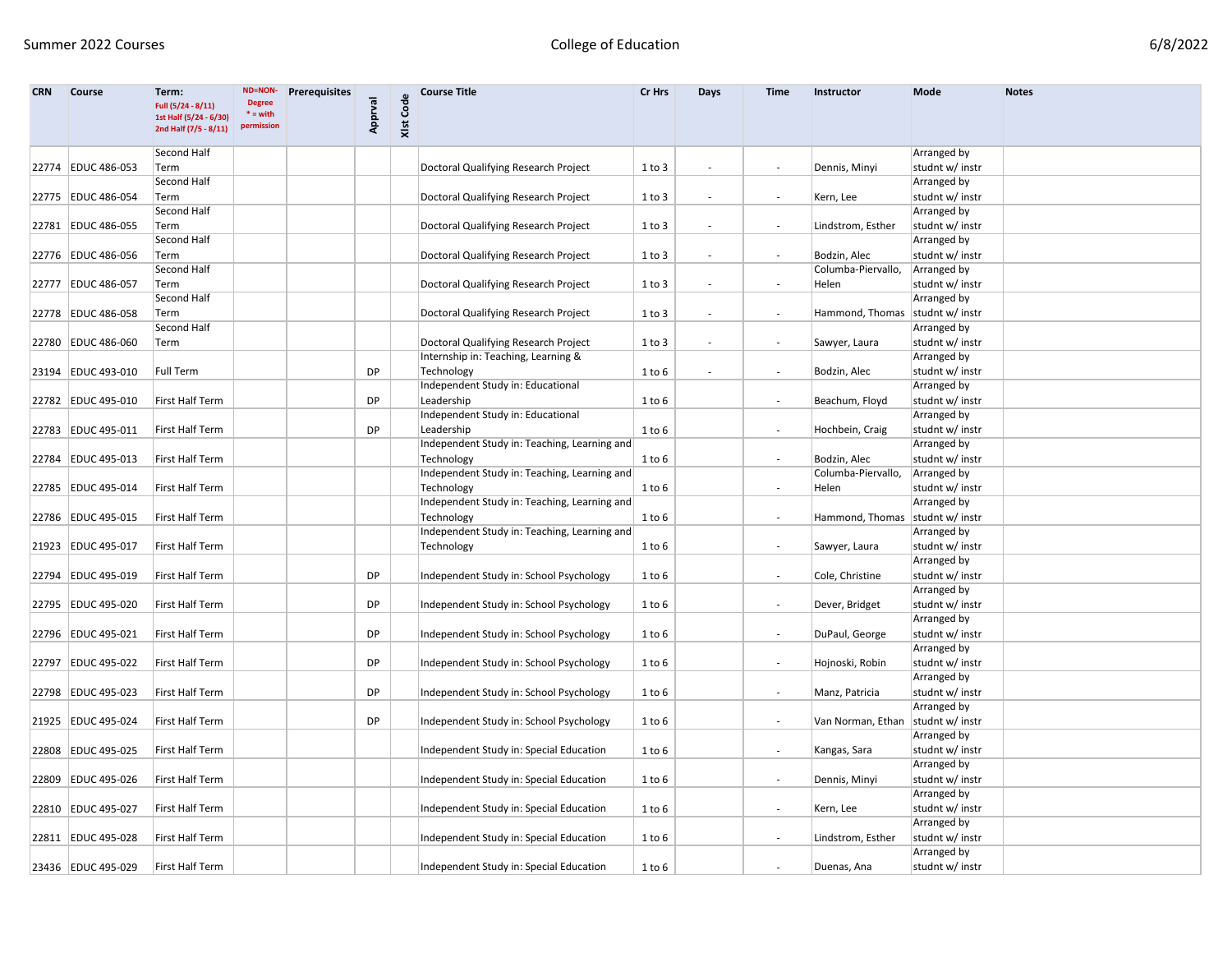| 6/8/2022 |  |
|----------|--|
|----------|--|

| <b>CRN</b> | <b>Course</b>      | Term:<br>Full (5/24 - 8/11)<br>1st Half (5/24 - 6/30) | <b>ND=NON-</b><br><b>Degree</b><br>$^*$ = with | <b>Prerequisites</b> | Apprval   | XIst Code | <b>Course Title</b>                        | Cr Hrs     | Days | <b>Time</b>              | Instructor         | Mode            | <b>Notes</b> |
|------------|--------------------|-------------------------------------------------------|------------------------------------------------|----------------------|-----------|-----------|--------------------------------------------|------------|------|--------------------------|--------------------|-----------------|--------------|
|            |                    | 2nd Half (7/5 - 8/11)                                 | permission                                     |                      |           |           |                                            |            |      |                          |                    |                 |              |
|            |                    | Second Half                                           |                                                |                      |           |           | Independent Study in: Educational          |            |      |                          |                    | Arranged by     |              |
|            | 22792 EDUC 495-030 | Term                                                  |                                                |                      | <b>DP</b> |           | Leadership                                 | 1 to 6     |      | $\blacksquare$           | Beachum, Floyd     | studnt w/ instr |              |
|            |                    | Second Half                                           |                                                |                      |           |           | Independent Study in: Educational          |            |      |                          |                    | Arranged by     |              |
|            | 22793 EDUC 495-031 | Term                                                  |                                                |                      | <b>DP</b> |           | Leadership                                 | 1 to 6     |      | $\overline{\phantom{a}}$ | Hochbein, Craig    | studnt w/ instr |              |
|            |                    |                                                       |                                                |                      |           |           |                                            |            |      |                          |                    | Arranged by     |              |
|            | 23439 EDUC 495-032 | First Half Term                                       |                                                |                      |           |           | Independent Study in: Special Education    | $1$ to $6$ |      | $\overline{\phantom{a}}$ | Morin, Kristi      | studnt w/ instr |              |
|            |                    | Second Half                                           |                                                |                      |           |           | Independent Study in: Teaching, Learning & |            |      |                          |                    | Arranged by     |              |
|            | 22787 EDUC 495-033 | Term                                                  |                                                |                      |           |           | Technology                                 | $1$ to $6$ |      | $\overline{\phantom{a}}$ | Bodzin, Alec       | studnt w/ instr |              |
|            |                    | Second Half                                           |                                                |                      |           |           | Independent Study in: Teaching, Learning & |            |      |                          | Columba-Piervallo, | Arranged by     |              |
|            | 22788 EDUC 495-034 | Term                                                  |                                                |                      |           |           | Technology                                 | $1$ to $6$ |      |                          | Helen              | studnt w/ instr |              |
|            |                    | Second Half                                           |                                                |                      |           |           | Independent Study in: Teaching, Learning & |            |      |                          |                    | Arranged by     |              |
|            | 22789 EDUC 495-035 | Term                                                  |                                                |                      |           |           | Technology                                 | 1 to 6     |      |                          | Hammond, Thomas    | studnt w/ instr |              |
|            |                    | Second Half                                           |                                                |                      |           |           | Independent Study in: Teaching, Learning & |            |      |                          |                    | Arranged by     |              |
|            | 21924 EDUC 495-037 | Term                                                  |                                                |                      |           |           | Technology                                 | 1 to 6     |      | $\overline{\phantom{a}}$ | Sawyer, Laura      | studnt w/ instr |              |
|            |                    | Second Half                                           |                                                |                      |           |           |                                            |            |      |                          |                    | Arranged by     |              |
|            | 22799 EDUC 495-039 | Term                                                  |                                                |                      | <b>DP</b> |           | Independent Study in: School Psychology    | 1 to 6     |      | $\overline{\phantom{a}}$ | Cole, Christine    | studnt w/ instr |              |
|            |                    | Second Half                                           |                                                |                      |           |           |                                            |            |      |                          |                    | Arranged by     |              |
|            | 22800 EDUC 495-040 | Term                                                  |                                                |                      | <b>DP</b> |           | Independent Study in: School Psychology    | $1$ to $6$ |      |                          | Dever, Bridget     | studnt w/ instr |              |
|            |                    | Second Half                                           |                                                |                      |           |           |                                            |            |      |                          |                    | Arranged by     |              |
|            | 22801 EDUC 495-041 | Term                                                  |                                                |                      | DP        |           | Independent Study in: School Psychology    | 1 to 6     |      | $\overline{\phantom{a}}$ | DuPaul, George     | studnt w/ instr |              |
|            |                    | Second Half                                           |                                                |                      |           |           |                                            |            |      |                          |                    | Arranged by     |              |
|            | 22802 EDUC 495-042 | Term                                                  |                                                |                      | <b>DP</b> |           | Independent Study in: School Psychology    | 1 to 6     |      | $\overline{\phantom{a}}$ | Hojnoski, Robin    | studnt w/ instr |              |
|            |                    | Second Half                                           |                                                |                      |           |           |                                            |            |      |                          |                    | Arranged by     |              |
|            | 22803 EDUC 495-043 | Term                                                  |                                                |                      | <b>DP</b> |           | Independent Study in: School Psychology    | 1 to 6     |      | $\overline{\phantom{a}}$ | Manz, Patricia     | studnt w/ instr |              |
|            |                    | Second Half                                           |                                                |                      |           |           |                                            |            |      |                          |                    | Arranged by     |              |
|            | 21928 EDUC 495-044 | Term                                                  |                                                |                      | <b>DP</b> |           | Independent Study in: School Psychology    | 1 to 6     |      | $\overline{\phantom{a}}$ | Van Norman, Ethan  | studnt w/ instr |              |
|            |                    | Second Half                                           |                                                |                      |           |           |                                            |            |      |                          |                    | Arranged by     |              |
|            | 22804 EDUC 495-045 | Term                                                  |                                                |                      |           |           | Independent Study in: Special Education    | 1 to 6     |      | $\overline{\phantom{a}}$ | Kangas, Sara       | studnt w/ instr |              |
|            |                    | Second Half                                           |                                                |                      |           |           |                                            |            |      |                          |                    | Arranged by     |              |
|            | 22805 EDUC 495-046 | Term                                                  |                                                |                      |           |           | Independent Study in: Special Education    | $1$ to $6$ |      |                          | Dennis, Minyi      | studnt w/ instr |              |
|            |                    | Second Half                                           |                                                |                      |           |           |                                            |            |      |                          |                    | Arranged by     |              |
|            | 22806 EDUC 495-047 | Term                                                  |                                                |                      |           |           | Independent Study in: Special Education    | $1$ to $6$ |      |                          | Kern, Lee          | studnt w/ instr |              |
|            |                    | Second Half                                           |                                                |                      |           |           |                                            |            |      |                          |                    | Arranged by     |              |
|            | 22807 EDUC 495-048 | Term                                                  |                                                |                      |           |           | Independent Study in: Special Education    | $1$ to $6$ |      |                          | Lindstrom, Esther  | studnt w/ instr |              |
|            |                    | Second Half                                           |                                                |                      |           |           |                                            |            |      |                          |                    | Arranged by     |              |
|            | 23437 EDUC 495-049 | Term                                                  |                                                |                      |           |           | Independent Study in: Special Education    | $1$ to $6$ |      |                          | Duenas, Ana        | studnt w/ instr |              |
|            |                    | Second Half                                           |                                                |                      |           |           |                                            |            |      |                          |                    | Arranged by     |              |
|            | 23440 EDUC 495-050 | Term                                                  |                                                |                      |           |           | Independent Study in: Special Education    | 1 to 6     |      |                          | Morin, Kristi      | studnt w/ instr |              |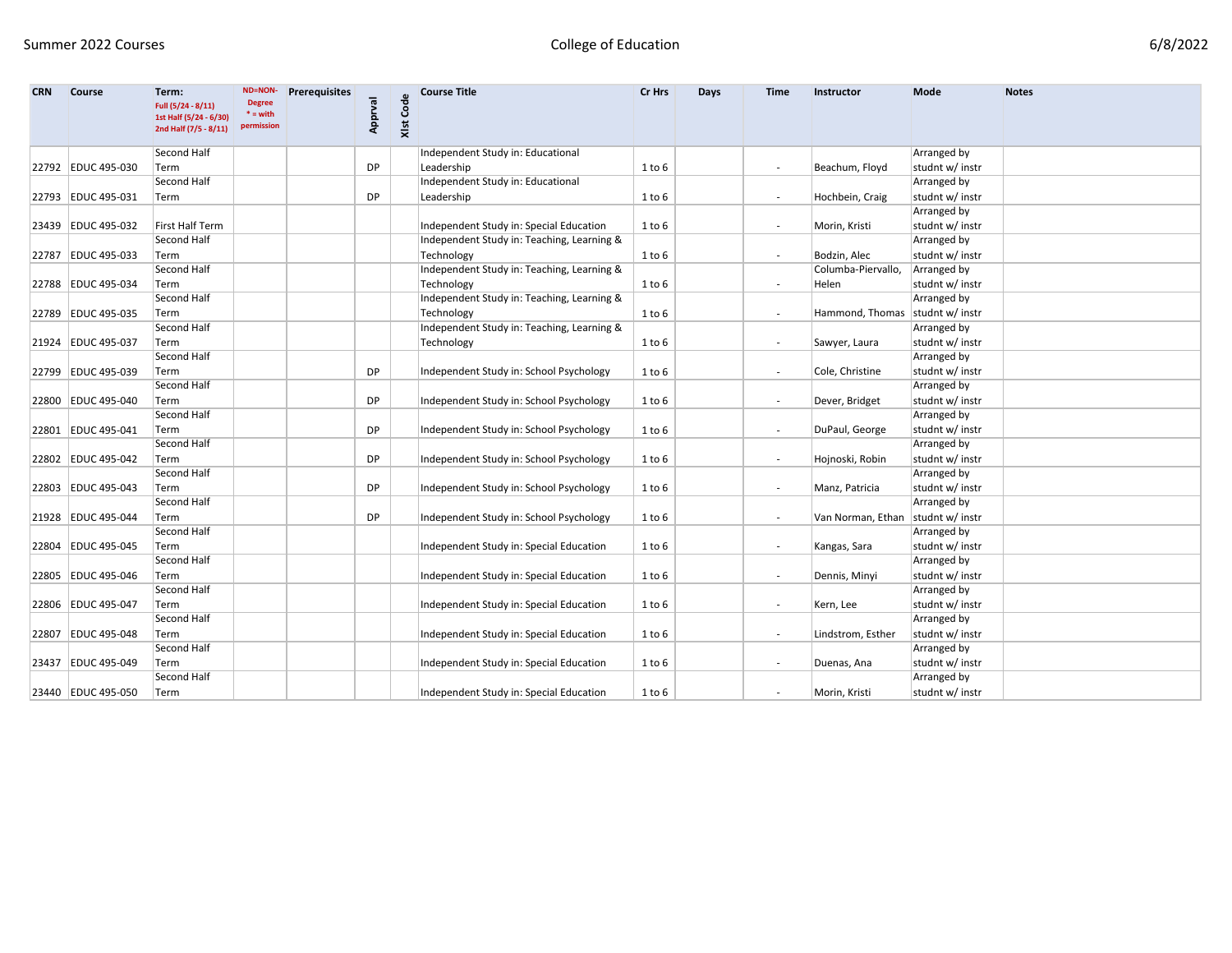| <b>CRN</b> | <b>Course</b>      | Term:<br>Full (5/24 - 8/11)<br>1st Half (5/24 - 6/30)<br>2nd Half (7/5 - 8/11) | ND=NON-<br><b>Degree</b><br>$* = with$<br>permission | <b>Prerequisites</b> | Apprval   | XIst Code | <b>Course Title</b>                           | Cr Hrs     | Days                     | Time                     | Instructor                         | Mode            | <b>Notes</b>                               |
|------------|--------------------|--------------------------------------------------------------------------------|------------------------------------------------------|----------------------|-----------|-----------|-----------------------------------------------|------------|--------------------------|--------------------------|------------------------------------|-----------------|--------------------------------------------|
|            |                    |                                                                                |                                                      |                      |           |           | <b>Counseling Psychology Program</b>          |            |                          |                          |                                    |                 |                                            |
|            |                    | Second Half                                                                    |                                                      |                      |           |           |                                               |            |                          |                          |                                    | Remote          |                                            |
| 23386      | CPSY 430-010       | Term                                                                           |                                                      |                      |           |           | <b>BR</b> Professional Seminar                | 3          | M                        |                          | 1730-1900 Bashian, Hannah          | Synchronous     |                                            |
|            |                    | Second Half                                                                    |                                                      |                      |           |           |                                               |            |                          |                          |                                    | Remote          |                                            |
| 23388      | CPSY 430-011       | Term                                                                           |                                                      |                      |           |           | <b>BS</b> Professional Seminar                | 3          | W                        |                          | 2030-2200 Bashian, Hannah          | Synchronous     |                                            |
|            |                    | 07/05/2022-                                                                    |                                                      |                      |           |           |                                               |            |                          |                          | Kohler, Brooke;                    | On-Campus       |                                            |
|            | 23359 CPSY 438-010 | 07/13/2022                                                                     | $ND^*$                                               | <b>SPED 332</b>      | DP.       |           | BB School-Based Small-Group Counseling        | 3          | <b>MTWRFSU</b>           | 0830-1300                | Rosenberger, Teresa Required       |                 | Dates: July 5 - July 8 & July 10 - July 13 |
|            |                    | 05/10/2022-                                                                    |                                                      |                      |           |           |                                               |            |                          |                          |                                    | On-Campus       |                                            |
|            | 21875 CPSY 449-010 | 06/16/2022                                                                     |                                                      |                      |           |           | <b>School Counseling III</b>                  | 4          | TR                       |                          | 1900-2150   Fuller, Susan          | Required        | Dates: 5/10/2022 - 6/16/2022               |
|            |                    | 06/23/2022-                                                                    |                                                      |                      |           |           |                                               |            |                          |                          |                                    | On-Campus       |                                            |
|            | 22610 CPSY 452-010 | 07/01/2022                                                                     | <b>ND</b>                                            |                      |           |           | BC   Helping Skills in International Settings | 3          | <b>TWRFSU</b>            |                          | 0830-1300 Liang, Christopher       | Required        | Dates: June 23 - 26 & June 28 - Jul 1      |
|            |                    | 07/05/2022-                                                                    |                                                      |                      |           |           |                                               |            |                          |                          |                                    | On-Campus       |                                            |
|            | 22611 CPSY 453-010 | 07/13/2022                                                                     | <b>ND</b>                                            |                      |           |           | <b>BD</b> International School Counseling I   | 3          | <b>MTWRFSU</b>           |                          | 0830-1300 Liang, Christopher       | Required        | Dates: July 5 - July 8 & July 10 - July 13 |
|            |                    | 07/18/2022-                                                                    |                                                      |                      |           |           | International School Counseling II: Trauma &  |            |                          |                          |                                    | Remote          |                                            |
|            | 23203 CPSY 456-010 | 07/22/2022                                                                     | <b>ND</b>                                            | <b>CPSY 453</b>      |           |           | BE Resilience in Schools                      | 3          |                          | $\overline{\phantom{a}}$ | Richman, Carol                     | Asynchronous    | Dates: 7/18/22 - 7/22/22                   |
|            |                    |                                                                                |                                                      |                      |           |           | Addictions: Assessment, Treatment, &          |            |                          |                          |                                    | On-Campus       |                                            |
|            | 23360 CPSY 465-010 | First Half Term                                                                | $ND^*$                                               |                      |           |           | <b>Prevention Strategies</b>                  | 3          | TR                       |                          | 1900-2150 Silvestri, Timothy       | Required        |                                            |
|            |                    | 06/23/2022-                                                                    |                                                      |                      |           |           | Current Issues in Counseling and Therapy:     |            |                          |                          |                                    | On-Campus       |                                            |
|            | 23361 CPSY 466-010 | 07/01/2022                                                                     | $ND^*$                                               |                      |           |           | BF Eating Disorders                           | 3          | <b>TWRFSU</b>            |                          | 0830-1300 Johnson, Nicole          | Required        | Dates: June 23 - 26 & June 28 - Jul 1      |
|            |                    |                                                                                |                                                      |                      |           |           | Independent Study and Research: Research      |            |                          |                          |                                    | Arranged by     |                                            |
|            | 22710 CPSY 470-010 | <b>Full Term</b>                                                               |                                                      |                      |           |           | Apprenticeship                                | 1 to 6     |                          | $\overline{\phantom{a}}$ | Cadenas, German                    | studnt w/ instr |                                            |
|            |                    |                                                                                |                                                      |                      |           |           | Independent Study and Research: Research      |            |                          |                          |                                    | Arranged by     |                                            |
|            | 22711 CPSY 470-011 | <b>Full Term</b>                                                               |                                                      |                      |           |           | Apprenticeship                                | 1 to 6     |                          |                          | Caskie, Grace                      | studnt w/ instr |                                            |
|            |                    |                                                                                |                                                      |                      |           |           | Independent Study and Research: Research      |            |                          |                          |                                    | Arranged by     |                                            |
|            | 22713 CPSY 470-013 | Full Term                                                                      |                                                      |                      |           |           | Apprenticeship                                | 1 to 6     |                          | $\overline{\phantom{a}}$ | Johnson, Nicole                    | studnt w/ instr |                                            |
|            |                    |                                                                                |                                                      |                      |           |           | Independent Study and Research: Research      |            |                          |                          |                                    | Arranged by     |                                            |
|            | 22712 CPSY 470-015 | Full Term                                                                      |                                                      |                      |           |           | Apprenticeship                                | 1 to 6     | $\overline{\phantom{a}}$ | $\overline{\phantom{a}}$ | Liang, Christopher                 | studnt w/ instr |                                            |
|            |                    |                                                                                |                                                      |                      |           |           | Independent Study and Research: Research      |            |                          |                          |                                    | Arranged by     |                                            |
|            | 22714 CPSY 470-016 | Full Term                                                                      |                                                      |                      |           |           | Apprenticeship                                | $1$ to $6$ |                          | $\overline{\phantom{a}}$ | Woodhouse, Susan                   | studnt w/ instr |                                            |
|            |                    |                                                                                |                                                      |                      |           |           | Practicum in University Teaching: Counseling  |            |                          |                          |                                    | Arranged by     |                                            |
|            | 22720 CPSY 482-010 | First Half Term                                                                |                                                      |                      | <b>DP</b> |           | Psychology                                    | 1 to 4     | $\overline{\phantom{a}}$ | $\overline{\phantom{a}}$ | Cadenas, German                    | studnt w/ instr | Completion of approval form required       |
|            |                    |                                                                                |                                                      |                      |           |           | Practicum in University Teaching: Counseling  |            |                          |                          |                                    | Arranged by     |                                            |
|            | 22721 CPSY 482-011 | First Half Term                                                                |                                                      |                      | DP        |           | Psychology                                    | 1 to 4     |                          | $\overline{\phantom{a}}$ | Caskie, Grace                      | studnt w/ instr | Completion of approval form required       |
|            |                    |                                                                                |                                                      |                      |           |           | Practicum in University Teaching: Counseling  |            |                          |                          |                                    | Arranged by     |                                            |
|            | 22722 CPSY 482-013 | First Half Term                                                                |                                                      |                      | <b>DP</b> |           | Psychology                                    | 1 to 4     |                          | $\overline{\phantom{a}}$ | Johnson, Nicole                    | studnt w/ instr | Completion of approval form required       |
|            |                    |                                                                                |                                                      |                      |           |           | Practicum in University Teaching: Counseling  |            |                          |                          |                                    | Arranged by     |                                            |
|            | 22723 CPSY 482-015 | First Half Term                                                                |                                                      |                      | <b>DP</b> |           | Psychology                                    | 1 to 4     |                          | $\overline{\phantom{a}}$ | Liang, Christopher                 | studnt w/ instr | Completion of approval form required       |
|            |                    |                                                                                |                                                      |                      |           |           | Practicum in University Teaching: Counseling  |            |                          |                          |                                    | Arranged by     |                                            |
|            | 22724 CPSY 482-016 | First Half Term                                                                |                                                      |                      | <b>DP</b> |           | Psychology                                    | 1 to 4     |                          | $\overline{\phantom{a}}$ | Woodhouse, Susan   studnt w/ instr |                 | Completion of approval form required       |
|            |                    | Second Half                                                                    |                                                      |                      |           |           | Practicum in University Teaching: Counseling  |            |                          |                          |                                    | Arranged by     |                                            |
|            | 22725 CPSY 482-020 | Term                                                                           |                                                      |                      | DP        |           | Psychology                                    | 1 to 4     |                          | $\overline{\phantom{a}}$ | Cadenas, German                    | studnt w/ instr | Completion of approval form required       |
|            |                    | Second Half                                                                    |                                                      |                      |           |           | Practicum in University Teaching: Counseling  |            |                          |                          |                                    | Arranged by     |                                            |
|            | 22726 CPSY 482-021 | Term                                                                           |                                                      |                      | <b>DP</b> |           | Psychology                                    | 1 to 4     | $\overline{\phantom{a}}$ | $\overline{\phantom{a}}$ | Caskie, Grace                      | studnt w/ instr | Completion of approval form required       |
|            |                    | Second Half                                                                    |                                                      |                      |           |           | Practicum in University Teaching: Counseling  |            |                          |                          |                                    | Arranged by     |                                            |
|            | 22727 CPSY 482-023 | Term                                                                           |                                                      |                      | <b>DP</b> |           | Psychology                                    | 1 to 4     | $\overline{\phantom{a}}$ | $\overline{\phantom{a}}$ | Johnson, Nicole                    | studnt w/ instr | Completion of approval form required       |
|            |                    | Second Half                                                                    |                                                      |                      |           |           | Practicum in University Teaching: Counseling  |            |                          |                          |                                    | Arranged by     |                                            |
|            | 22728 CPSY 482-025 | Term                                                                           |                                                      |                      | DP        |           | Psychology                                    | $1$ to $4$ |                          | $\overline{\phantom{a}}$ | Liang, Christopher                 | studnt w/ instr | Completion of approval form required       |
|            |                    | Second Half                                                                    |                                                      |                      |           |           | Practicum in University Teaching: Counseling  |            |                          |                          |                                    | Arranged by     |                                            |
|            | 22729 CPSY 482-026 | Term                                                                           |                                                      |                      | DP        |           | Psychology                                    | 1 to 4     |                          | $\overline{\phantom{a}}$ | Woodhouse, Susan                   | studnt w/ instr | Completion of approval form required       |
|            |                    |                                                                                |                                                      |                      |           |           |                                               |            |                          |                          | Connacher,                         | Arranged by     |                                            |
|            | 21880 CPSY 492-010 | Full Term                                                                      |                                                      | <b>CPSY 491</b>      | <b>DP</b> |           | Advanced Field Placement                      | 1 to 3     |                          |                          | Christopher                        | studnt w/ instr |                                            |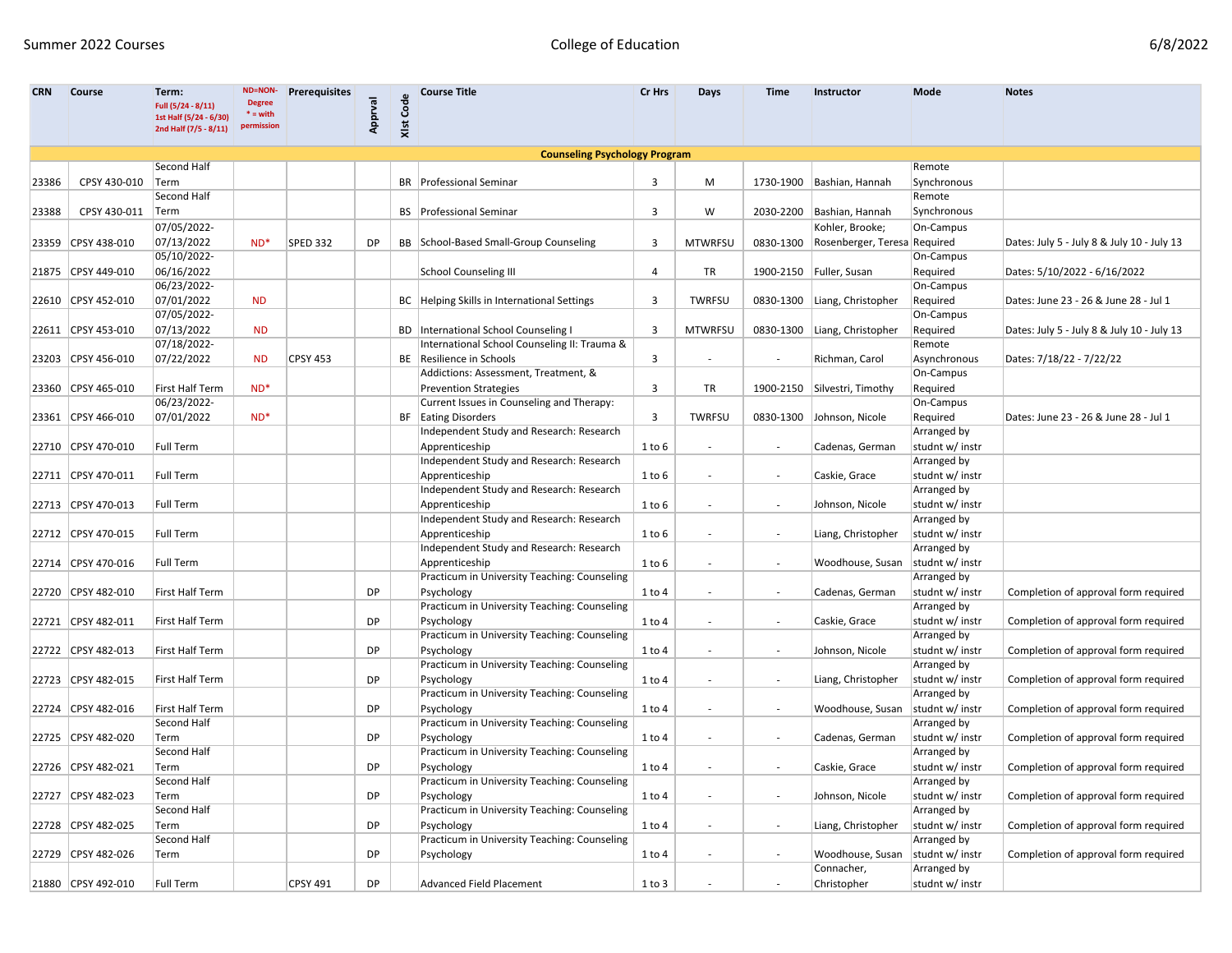| <b>CRN</b> | <b>Course</b>     | Term:<br>Full (5/24 - 8/11)<br>1st Half (5/24 - 6/30)<br>2nd Half (7/5 - 8/11) | <b>ND=NON-</b><br><b>Degree</b><br>$* = with$<br>permission | <b>Prerequisites</b> | Apprval   | XIst Code | <b>Course Title</b>                                         | Cr Hrs       | Days                     | Time                     | Instructor                 | Mode                           | <b>Notes</b>                                                |
|------------|-------------------|--------------------------------------------------------------------------------|-------------------------------------------------------------|----------------------|-----------|-----------|-------------------------------------------------------------|--------------|--------------------------|--------------------------|----------------------------|--------------------------------|-------------------------------------------------------------|
|            |                   |                                                                                |                                                             |                      |           |           | <b>Educational Leadership Program</b>                       |              |                          |                          |                            |                                |                                                             |
|            |                   | 06/23/2022-                                                                    |                                                             |                      |           |           | Organizational Leadership and Change                        |              |                          |                          |                            | On-Campus                      |                                                             |
|            | 22312 EDL 400-010 | 07/01/2022                                                                     | <b>ND</b>                                                   |                      |           |           | AY   Management                                             | 3            | TWRFSU                   | 0830-1300                | Hochbein, Craig            | Required                       | Dates: June 23 - 26 & June 28 - Jul 1                       |
|            |                   |                                                                                |                                                             |                      |           |           |                                                             |              |                          |                          |                            |                                | <b>UPAL Students Only</b>                                   |
|            |                   | 06/27/2022-                                                                    |                                                             |                      |           |           | Organizational Leadership and Change                        |              |                          |                          |                            | On-Campus                      | Dates: 6/27/22 - 7/13/22                                    |
|            | 21850 EDL 400-011 | 07/13/2022                                                                     | <b>ND</b>                                                   |                      |           |           | Management                                                  | 3            | <b>MTWRF</b>             |                          | 1300-1700 Seng, William    | Required                       |                                                             |
|            |                   | 07/14/2022-                                                                    |                                                             |                      |           |           |                                                             |              |                          |                          |                            | On-Campus                      | <b>UPAL Students</b>                                        |
|            | 23043 EDL 405-010 | 08/01/2022<br>07/16/2022-                                                      |                                                             | <b>EDL 400</b>       |           |           | The Principalship II                                        | 3            | <b>MTWRF</b>             |                          | 1300-1700   Drescher, Jon  | Required<br>On-Campus          | Dates: 7/14/22 - 8/1/22                                     |
|            | 22259 EDL 420-010 | 07/24/2022                                                                     | $ND*$                                                       |                      |           |           | AZ Data Based Decision Making                               | 3            | <b>MTRFSU</b>            |                          | 0830-1300 Masgai, Joseph   |                                |                                                             |
|            |                   |                                                                                |                                                             |                      |           |           |                                                             |              |                          |                          |                            | Required                       | Dates: July 16 - 19 & July 21 - July 24<br><b>UPAL ONLY</b> |
|            |                   | 07/14/2022-<br>08/01/2022                                                      | $ND*$                                                       |                      |           |           |                                                             | 3            |                          |                          |                            | On-Campus                      | Dates: 7/14/22 - 8/1/22                                     |
|            | 22212 EDL 420-011 |                                                                                |                                                             |                      |           |           | Data Based Decision Making                                  |              | <b>MTWRF</b>             |                          | 0800-1200 Saeger, Alison   | Required<br>On-Campus          |                                                             |
|            | 23422 EDL 421-010 | First Half Term                                                                |                                                             |                      |           |           | Instructional Leadership                                    | 3            | TR                       |                          | 1625-1905   Beachum, Floyd | Required                       |                                                             |
|            |                   |                                                                                |                                                             |                      |           |           |                                                             |              |                          |                          |                            |                                | <b>UPAL ONLY</b>                                            |
|            |                   |                                                                                |                                                             |                      |           |           |                                                             |              |                          |                          |                            |                                | Dates: 7/14/22 - 8/1/22                                     |
|            |                   | 07/14/2022-                                                                    |                                                             |                      |           |           |                                                             |              |                          |                          |                            | On-Campus                      |                                                             |
|            | 22438 EDL 421-011 | 08/01/2022                                                                     |                                                             |                      |           |           | Instructional Leadership                                    | 3            | <b>MTWRF</b>             | 1300-1700                | Beachum, Floyd             | Required                       |                                                             |
|            |                   |                                                                                |                                                             |                      |           |           |                                                             |              |                          |                          | O'Connell, Bridget;        |                                |                                                             |
|            |                   | 06/20/2022-                                                                    |                                                             |                      |           |           | Curriculum Management for the School                        |              |                          |                          | Lutz-Doemling,             | On-Campus                      |                                                             |
|            | 21857 EDL 422-010 | 06/24/2022                                                                     | <b>ND</b>                                                   |                      |           |           | BY Executive                                                | 3            | <b>MTWRF</b>             | 0800-1600                | Christina                  | Required                       | Dates: 6/20/22 -6/24/22                                     |
|            |                   | 06/27/2022-                                                                    |                                                             |                      |           |           |                                                             |              |                          |                          |                            | On-Campus                      | <b>UPAL ONLY</b>                                            |
|            | 22291 EDL 423-010 | 07/13/2022                                                                     |                                                             |                      |           |           | Leading Inclusive Learning Systems                          | 3            | <b>MTWRF</b>             | 0800-1200 Fogt Julie     |                            | Required                       | Dates: 6/27/22 - 7/13/22                                    |
|            |                   | 07/05/2022-                                                                    |                                                             |                      |           |           |                                                             |              |                          |                          |                            | On-Campus                      |                                                             |
|            | 22278 EDL 424-010 | 07/13/2022                                                                     | <b>ND</b>                                                   |                      |           |           | BA Leadership: Self and Groups                              | 3            | <b>MTWRFU</b>            | 0830-1300                | Hochbein, Craig            | Required                       | Dates: July 5 - July 8 & July 10 - July 13                  |
|            |                   | 06/27/2022-                                                                    |                                                             |                      |           |           |                                                             |              |                          |                          |                            | On-Campus                      | <b>UPAL Only</b><br>Dates: 6/27/22 -7/13/22                 |
|            | 22046 EDL 424-011 | 07/13/2022                                                                     |                                                             |                      |           |           | Leadership: Self and Groups                                 | 3            | <b>MTWRF</b>             |                          | 0800-1200   Drescher, Jon  |                                |                                                             |
|            |                   |                                                                                |                                                             |                      |           |           |                                                             |              |                          |                          |                            | Required                       | Dates: June 19 - June 24                                    |
|            |                   | 06/19/2022-                                                                    |                                                             |                      |           |           |                                                             |              | U                        |                          | 1900-2030 Zirkel, Perry;   | Remote                         | For more information visit:                                 |
|            | 22705 EDL 432-010 | 06/24/2022                                                                     | <b>ND</b>                                                   |                      |           |           | <b>Special Education Law</b>                                | 3            | <b>MTWRF</b>             | 0900-1600                | Newcomer, James            | Synchronous                    | go.lehigh.edu/spedlaw                                       |
|            |                   |                                                                                |                                                             |                      |           |           |                                                             |              |                          |                          |                            |                                | <b>UPAL Only</b>                                            |
|            |                   | 07/14/2022-                                                                    |                                                             |                      |           |           |                                                             |              |                          |                          | Drescher, Jon;             | On-Campus                      | Dates: 7/14/22 - 8/1/22                                     |
|            | 22292 EDL 467-010 | 08/01/2022                                                                     | $ND^*$                                                      |                      |           |           | Supervision and Professional Development                    | 3            | <b>MTWTF</b>             | 0800-1200                | Macau, Michelle            | Required                       |                                                             |
|            |                   | 05/24/2022-                                                                    |                                                             |                      |           |           | Strategic Thinking & Planning: Special Topics               |              |                          |                          |                            | Remote                         |                                                             |
|            | 22214 EDL 470-010 | 05/31/2022                                                                     | $ND^*$                                                      |                      |           |           | CF in Educational Leadership                                | 3            |                          |                          | McCray, Carlos             | Asynchronous                   | Dates: 5/24/22 - 5/31/22                                    |
|            |                   | 06/27/2022-                                                                    |                                                             |                      |           |           |                                                             |              |                          |                          |                            | On-Campus                      | <b>UPAL Only</b>                                            |
|            | 22293 EDL 476-010 | 07/13/2022                                                                     |                                                             |                      |           |           | <b>School Resources Management</b>                          | 3            | <b>MTWRF</b>             |                          | 1300-1700 Osborne, Brian   | Required                       | Dates: 6/27/22 - 7/13/22                                    |
|            |                   |                                                                                |                                                             |                      |           |           | Practicum in University Teaching: Educational               |              |                          |                          |                            | Arranged by                    |                                                             |
|            | 22734 EDL 482-010 | First Half Term                                                                |                                                             |                      | DP        |           | Leadership                                                  | $1$ to $4$   |                          |                          | Beachum, Floyd             | studnt w/ instr                |                                                             |
|            |                   | First Half Term                                                                |                                                             |                      | <b>DP</b> |           | Practicum in University Teaching: Educational               |              |                          |                          |                            | Arranged by                    |                                                             |
|            | 22406 EDL 482-011 |                                                                                |                                                             |                      |           |           | Leadership<br>Practicum in University Teaching: Educational | $1$ to $4$   | $\overline{\phantom{a}}$ | $\overline{\phantom{a}}$ | Hochbein, Craig            | studnt w/ instr<br>Arranged by |                                                             |
|            | 22733 EDL 482-014 | First Half Term                                                                |                                                             |                      | <b>DP</b> |           | Leadership                                                  | $1$ to $4$   | $\overline{\phantom{a}}$ | $\overline{\phantom{a}}$ | Anderson, Kaitlin          | studnt w/ instr                |                                                             |
|            |                   | Second Half                                                                    |                                                             |                      |           |           | Practicum in University Teaching: Educational               |              |                          |                          |                            | <b>Arranged by</b>             |                                                             |
|            | 22735 EDL 482-020 | Term                                                                           |                                                             |                      | DP        |           | Leadership                                                  | $1$ to $4$   |                          | $\overline{\phantom{a}}$ | Beachum, Floyd             | studnt w/ instr                |                                                             |
|            |                   | Second Half                                                                    |                                                             |                      |           |           | Practicum in University Teaching: Educational               |              |                          |                          |                            | Arranged by                    |                                                             |
|            | 22736 EDL 482-021 | Term                                                                           |                                                             |                      | DP        |           | Leadership                                                  | 1 to 4       |                          | $\overline{\phantom{a}}$ | Hochbein, Craig            | studnt w/ instr                |                                                             |
|            |                   |                                                                                |                                                             |                      |           |           |                                                             |              |                          |                          |                            | Arranged by                    |                                                             |
|            | 22739 EDL 499-021 | Full Term                                                                      |                                                             |                      |           |           | Dissertation MOC                                            | $\mathbf{1}$ |                          |                          | Beachum, Floyd             | studnt w/ instr                |                                                             |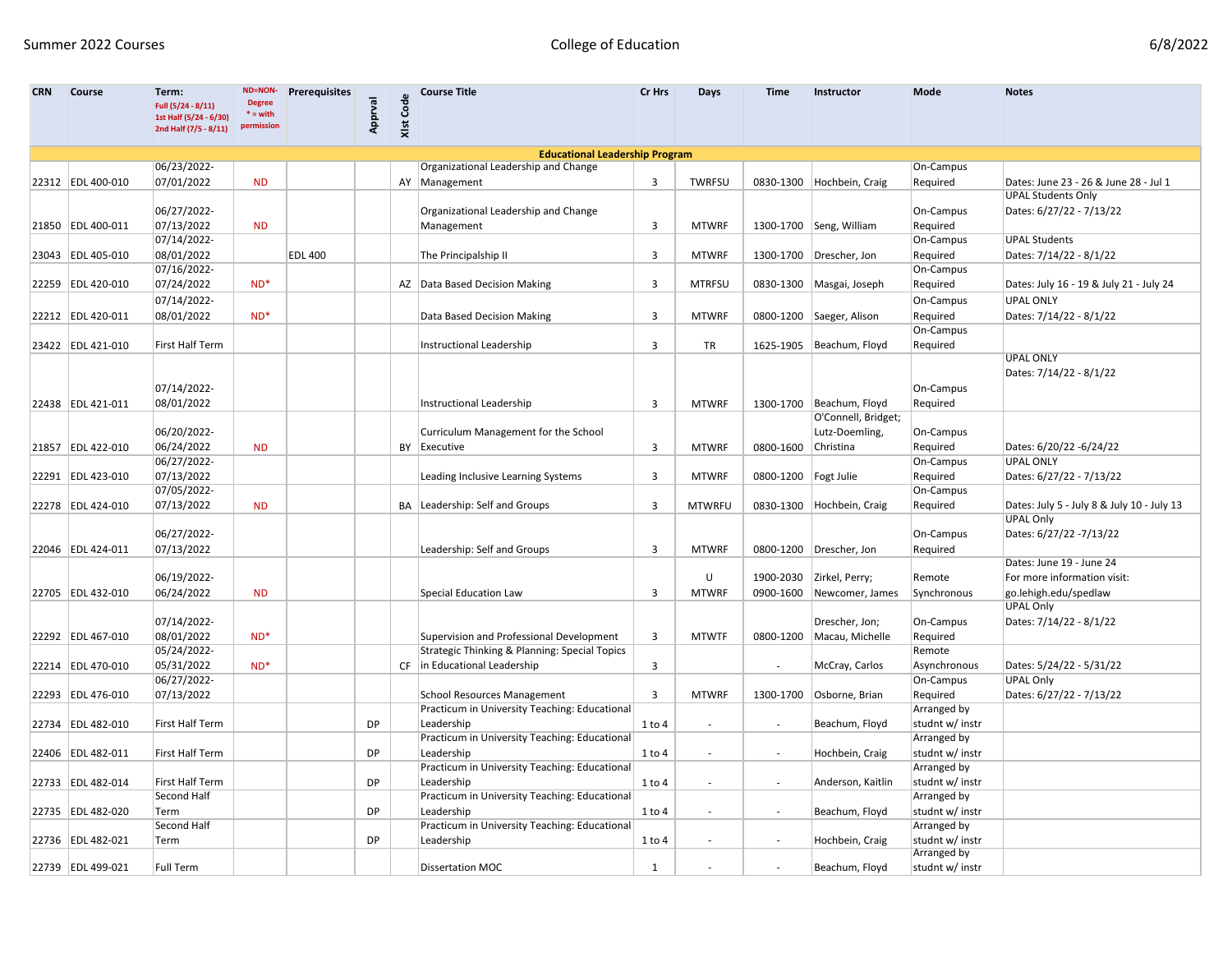| <b>CRN</b> | <b>Course</b>     | Term:<br>Full (5/24 - 8/11)<br>1st Half (5/24 - 6/30)<br>2nd Half $(7/5 - 8/11)$ permission | <b>Degree</b><br>$* =$ with | ND=NON-Prerequisites | α  | <b>Course Title</b>                           | Cr Hrs     | Days   | <b>Time</b> | <b>Instructor</b> | <b>Mode</b>     | <b>Notes</b> |
|------------|-------------------|---------------------------------------------------------------------------------------------|-----------------------------|----------------------|----|-----------------------------------------------|------------|--------|-------------|-------------------|-----------------|--------------|
|            |                   | Second Half                                                                                 |                             |                      |    | Practicum in University Teaching: Educational |            |        |             |                   | Arranged by     |              |
|            | 22737 EDL 482-023 | Term                                                                                        |                             |                      | DP | Leadership                                    | $1$ to $4$ | $\sim$ |             | Anderson, Kaitlin | studnt w/ instr |              |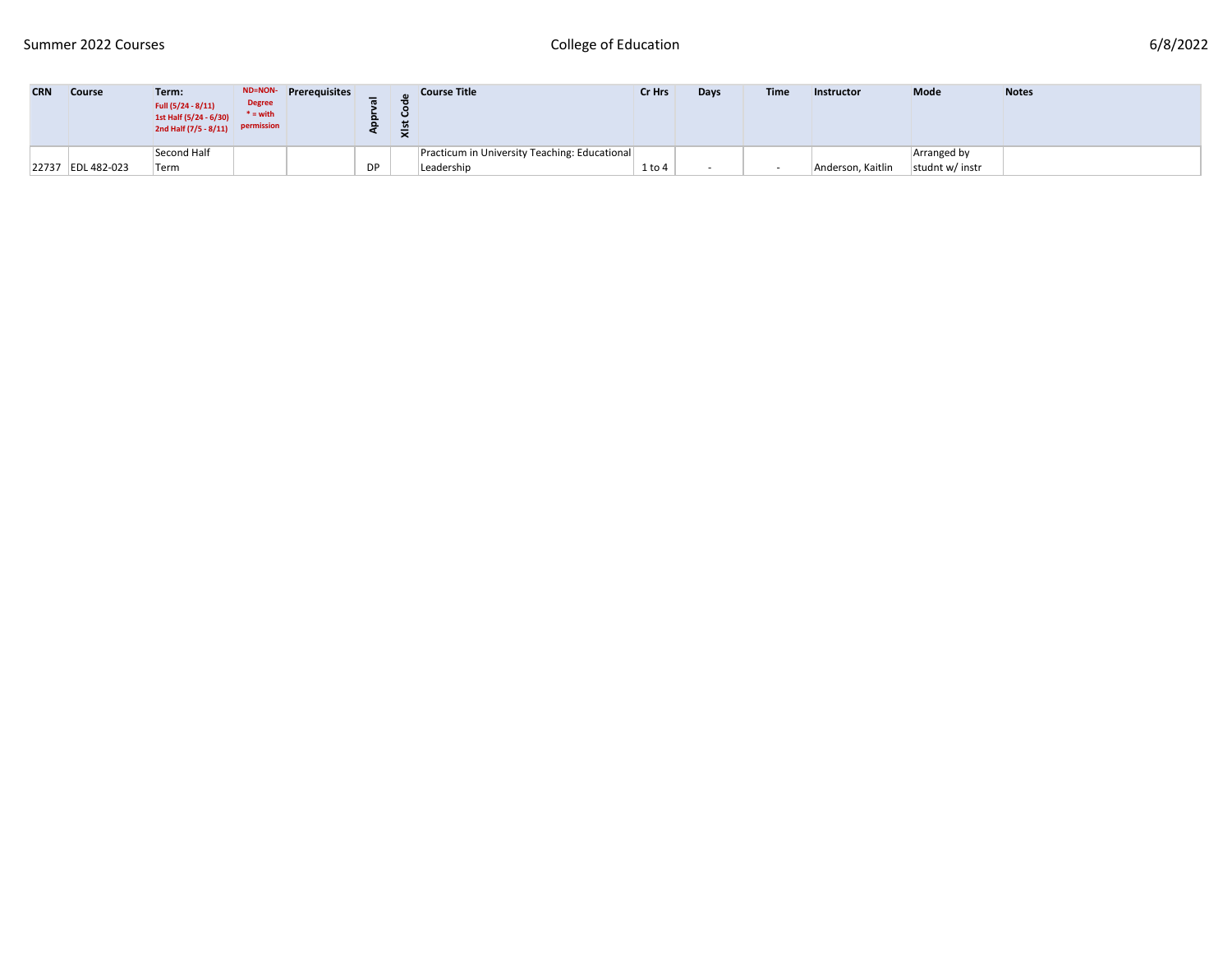| <b>CRN</b> | <b>Course</b>      | Term:                                           | ND=NON-                     | <b>Prerequisites</b> |         |           | <b>Course Title</b>                                    | Cr Hrs     | Days                     | <b>Time</b>              | Instructor                          | Mode                                  | <b>Notes</b> |
|------------|--------------------|-------------------------------------------------|-----------------------------|----------------------|---------|-----------|--------------------------------------------------------|------------|--------------------------|--------------------------|-------------------------------------|---------------------------------------|--------------|
|            |                    | Full (5/24 - 8/11)                              | <b>Degree</b><br>$* = with$ |                      |         |           |                                                        |            |                          |                          |                                     |                                       |              |
|            |                    | 1st Half (5/24 - 6/30)<br>2nd Half (7/5 - 8/11) | permission                  |                      | Apprval | XIst Code |                                                        |            |                          |                          |                                     |                                       |              |
|            |                    |                                                 |                             |                      |         |           |                                                        |            |                          |                          |                                     |                                       |              |
|            |                    |                                                 |                             |                      |         |           | <b>School Psychology Program</b>                       |            |                          |                          |                                     |                                       |              |
|            |                    |                                                 |                             |                      |         |           |                                                        |            |                          |                          |                                     | Arranged by                           |              |
|            | 22859 SCHP 434-010 | First Half Term                                 |                             |                      |         |           | Applied Research Practicum                             | 1 to 3     | $\overline{\phantom{a}}$ | $\overline{\phantom{a}}$ | Cole, Christine                     | studnt w/ instr                       |              |
|            |                    |                                                 |                             |                      |         |           |                                                        |            |                          |                          |                                     | Arranged by                           |              |
|            | 22860 SCHP 434-011 | First Half Term                                 |                             |                      |         |           | Applied Research Practicum                             | $1$ to $3$ | $\overline{\phantom{a}}$ | $\overline{\phantom{a}}$ | Dever, Bridget                      | studnt w/ instr                       |              |
|            |                    |                                                 |                             |                      |         |           |                                                        |            |                          |                          |                                     | Arranged by                           |              |
|            | 22861 SCHP 434-012 | First Half Term                                 |                             |                      |         |           | Applied Research Practicum                             | $1$ to $3$ | $\overline{\phantom{a}}$ |                          | DuPaul, George                      | studnt w/ instr                       |              |
|            |                    |                                                 |                             |                      |         |           |                                                        |            |                          |                          |                                     | Arranged by                           |              |
|            | 22862 SCHP 434-013 | First Half Term                                 |                             |                      |         |           | Applied Research Practicum                             | $1$ to $3$ | $\overline{\phantom{a}}$ |                          | Hojnoski, Robin                     | studnt w/ instr                       |              |
|            |                    |                                                 |                             |                      |         |           |                                                        |            |                          |                          |                                     | Arranged by                           |              |
|            | 22863 SCHP 434-014 | First Half Term                                 |                             |                      |         |           | Applied Research Practicum                             | $1$ to $3$ | $\overline{\phantom{a}}$ | $\overline{\phantom{a}}$ | Manz, Patricia                      | studnt w/ instr                       |              |
|            |                    |                                                 |                             |                      |         |           |                                                        |            |                          |                          |                                     | Arranged by                           |              |
|            | 21929 SCHP 434-015 | First Half Term                                 |                             |                      |         |           | Applied Research Practicum                             | $1$ to $3$ | $\overline{\phantom{a}}$ | $\sim$                   | Van Norman, Ethan                   | studnt w/ instr                       |              |
|            |                    | Second Half                                     |                             |                      |         |           |                                                        |            |                          |                          |                                     | Arranged by                           |              |
|            | 22864 SCHP 434-020 | Term                                            |                             |                      |         |           | Applied Research Practicum                             | 1 to 3     | $\overline{\phantom{a}}$ |                          | Cole, Christine                     | studnt w/ instr                       |              |
|            |                    | Second Half                                     |                             |                      |         |           |                                                        |            |                          |                          |                                     | Arranged by                           |              |
|            | 22865 SCHP 434-021 | Term                                            |                             |                      |         |           | Applied Research Practicum                             | $1$ to $3$ | $\overline{\phantom{a}}$ | $\overline{\phantom{a}}$ | Dever, Bridget                      | studnt w/ instr                       |              |
|            |                    | Second Half                                     |                             |                      |         |           |                                                        |            |                          |                          |                                     | Arranged by                           |              |
|            | 22866 SCHP 434-022 | Term                                            |                             |                      |         |           | Applied Research Practicum                             | $1$ to $3$ | $\overline{\phantom{a}}$ | $\overline{\phantom{a}}$ | DuPaul, George                      | studnt w/ instr                       |              |
|            |                    | Second Half                                     |                             |                      |         |           |                                                        |            |                          |                          |                                     | Arranged by                           |              |
|            | 22867 SCHP 434-023 | Term                                            |                             |                      |         |           | Applied Research Practicum                             | $1$ to $3$ | $\overline{\phantom{a}}$ | $\overline{\phantom{a}}$ | Hojnoski, Robin                     | studnt w/ instr                       |              |
|            |                    | Second Half                                     |                             |                      |         |           |                                                        |            |                          |                          |                                     | Arranged by                           |              |
|            | 22868 SCHP 434-024 | Term                                            |                             |                      |         |           | Applied Research Practicum                             | $1$ to $3$ | $\overline{\phantom{a}}$ |                          | Manz, Patricia                      | studnt w/ instr                       |              |
|            |                    | Second Half                                     |                             |                      |         |           |                                                        |            |                          |                          |                                     | Arranged by                           |              |
|            | 21932 SCHP 434-025 | Term                                            |                             |                      |         |           | Applied Research Practicum                             | 1 to 3     | $\overline{\phantom{a}}$ | $\blacksquare$           | Van Norman, Ethan                   | studnt w/ instr                       |              |
|            |                    |                                                 |                             |                      |         |           | Specialized Practicum in School Psychology:            |            |                          |                          |                                     | Arranged by                           |              |
|            | 23355 SCHP 436-010 | First Half Term                                 |                             |                      |         |           | Supervision                                            | $1$ to $3$ | $\overline{\phantom{a}}$ | $\overline{\phantom{a}}$ | Cole, Christine                     | studnt w/ instr                       |              |
|            |                    | Second Half                                     |                             |                      |         |           | Specialized Practicum in School Psychology:            |            |                          |                          |                                     | Arranged by                           |              |
|            | 23356 SCHP 436-011 | Term                                            |                             |                      |         |           | Supervision                                            | 1 to 3     |                          |                          | Cole, Christine                     | studnt w/ instr                       |              |
|            |                    |                                                 |                             |                      |         |           | Practicum in University Teaching: School               |            |                          |                          |                                     | Arranged by                           |              |
|            | 23181 SCHP 482-010 | First Half Term                                 |                             |                      |         |           | Psychology<br>Practicum in University Teaching: School | 1 to 4     | $\overline{\phantom{a}}$ | $\overline{\phantom{a}}$ | Cole, Christine                     | studnt w/ instr                       |              |
|            |                    |                                                 |                             |                      |         |           |                                                        |            |                          |                          |                                     | Arranged by                           |              |
|            | 23182 SCHP 482-011 | First Half Term                                 |                             |                      |         |           | Psychology<br>Practicum in University Teaching: School | 1 to 4     | $\overline{\phantom{a}}$ |                          | Dever, Bridget                      | studnt w/ instr<br><b>Arranged by</b> |              |
|            | 23183 SCHP 482-012 | First Half Term                                 |                             |                      |         |           | Psychology                                             |            | $\overline{\phantom{a}}$ |                          |                                     | studnt w/ instr                       |              |
|            |                    |                                                 |                             |                      |         |           | Practicum in University Teaching: School               | 1 to 4     |                          | $\overline{\phantom{a}}$ | DuPaul, George                      | Arranged by                           |              |
|            | 23184 SCHP 482-013 | First Half Term                                 |                             |                      |         |           | Psychology                                             | 1 to 4     | $\overline{\phantom{a}}$ |                          | Hojnoski, Robin                     | studnt w/ instr                       |              |
|            |                    |                                                 |                             |                      |         |           | Practicum in University Teaching: School               |            |                          |                          |                                     | Arranged by                           |              |
|            | 23185 SCHP 482-014 | First Half Term                                 |                             |                      |         |           | Psychology                                             | 1 to 4     |                          |                          | Manz, Patricia                      | studnt w/ instr                       |              |
|            |                    |                                                 |                             |                      |         |           | Practicum in University Teaching: School               |            |                          |                          |                                     | Arranged by                           |              |
|            | 23186 SCHP 482-015 | First Half Term                                 |                             |                      |         |           | Psychology                                             | 1 to 4     | $\overline{\phantom{a}}$ | $\overline{\phantom{a}}$ | Van Norman, Ethan   studnt w/ instr |                                       |              |
|            |                    | Second Half                                     |                             |                      |         |           | Practicum in University Teaching: School               |            |                          |                          |                                     | Arranged by                           |              |
|            | 23187 SCHP 482-020 | Term                                            |                             |                      |         |           | Psychology                                             | $1$ to $4$ | $\overline{\phantom{a}}$ | $\overline{\phantom{a}}$ | Cole, Christine                     | studnt w/ instr                       |              |
|            |                    | Second Half                                     |                             |                      |         |           | Practicum in University Teaching: School               |            |                          |                          |                                     | Arranged by                           |              |
|            | 23188 SCHP 482-021 | Term                                            |                             |                      |         |           | Psychology                                             | 1 to 4     | $\overline{\phantom{a}}$ | $\overline{\phantom{a}}$ | Dever, Bridget                      | studnt w/ instr                       |              |
|            |                    | Second Half                                     |                             |                      |         |           | Practicum in University Teaching: School               |            |                          |                          |                                     | <b>Arranged by</b>                    |              |
|            | 23189 SCHP 482-022 | Term                                            |                             |                      |         |           | Psychology                                             | 1 to 4     | $\overline{\phantom{a}}$ | $\overline{\phantom{a}}$ | DuPaul, George                      | studnt w/ instr                       |              |
|            |                    | Second Half                                     |                             |                      |         |           | Practicum in University Teaching: School               |            |                          |                          |                                     | Arranged by                           |              |
|            | 23190 SCHP 482-023 | Term                                            |                             |                      |         |           | Psychology                                             | 1 to 4     | $\overline{\phantom{a}}$ | $\overline{\phantom{a}}$ | Hojnoski, Robin                     | studnt w/ instr                       |              |
|            |                    | Second Half                                     |                             |                      |         |           | Practicum in University Teaching: School               |            |                          |                          |                                     | Arranged by                           |              |
|            | 23191 SCHP 482-024 | Term                                            |                             |                      |         |           | Psychology                                             | $1$ to $4$ | $\overline{\phantom{a}}$ |                          | Manz, Patricia                      | studnt w/ instr                       |              |
|            |                    |                                                 |                             |                      |         |           |                                                        |            |                          |                          |                                     |                                       |              |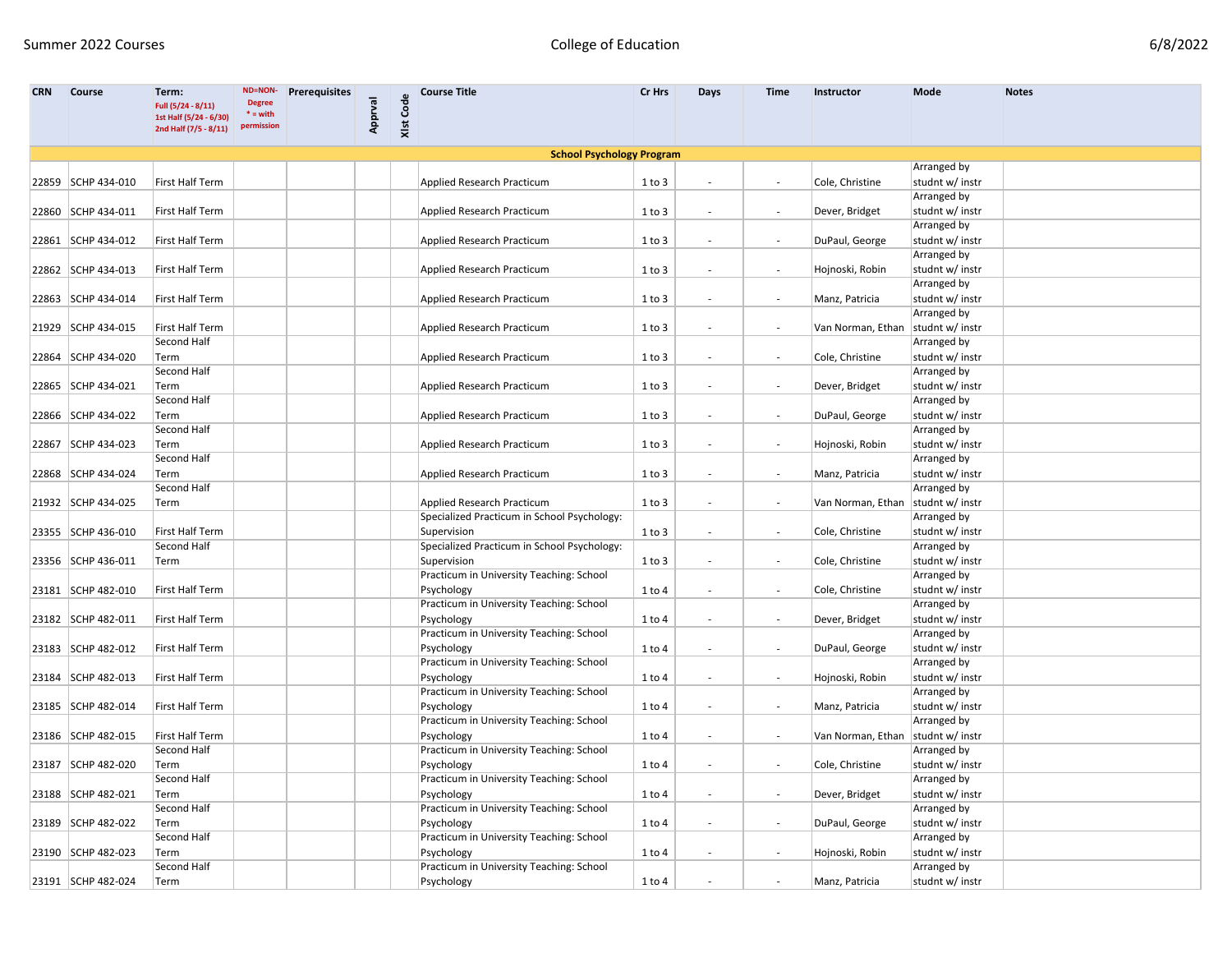| <b>CRN</b> | <b>Course</b>      | Term:<br>Full (5/24 - 8/11)<br>1st Half (5/24 - 6/30)<br>2nd Half (7/5 - 8/11) | <b>Degree</b><br>$* =$ with<br>permission | ND=NON- Prerequisites | ₹ | <b>Course Title</b>                      | Cr Hrs     | Days | <b>Time</b> | Instructor                          | <b>Mode</b>     | <b>Notes</b> |
|------------|--------------------|--------------------------------------------------------------------------------|-------------------------------------------|-----------------------|---|------------------------------------------|------------|------|-------------|-------------------------------------|-----------------|--------------|
|            |                    | Second Half                                                                    |                                           |                       |   | Practicum in University Teaching: School |            |      |             |                                     | Arranged by     |              |
|            | 23192 SCHP 482-025 | Term                                                                           |                                           |                       |   | Psychology                               | $1$ to $4$ |      |             | Van Norman, Ethan   studnt w/ instr |                 |              |
|            |                    | Second Half                                                                    |                                           |                       |   |                                          |            |      |             |                                     | Arranged by     |              |
|            | 22871 SCHP 499-012 | Term                                                                           |                                           |                       |   | Dissertation                             | 1 to 15    |      |             | DuPaul, George                      | studnt w/ instr |              |
|            |                    |                                                                                |                                           |                       |   |                                          |            |      |             |                                     | Arranged by     |              |
|            | 23363 SCHP 499-016 | First Half Term                                                                |                                           |                       |   | Dissertation                             | 1 to 15    |      |             | DuPaul, George                      | studnt w/ instr |              |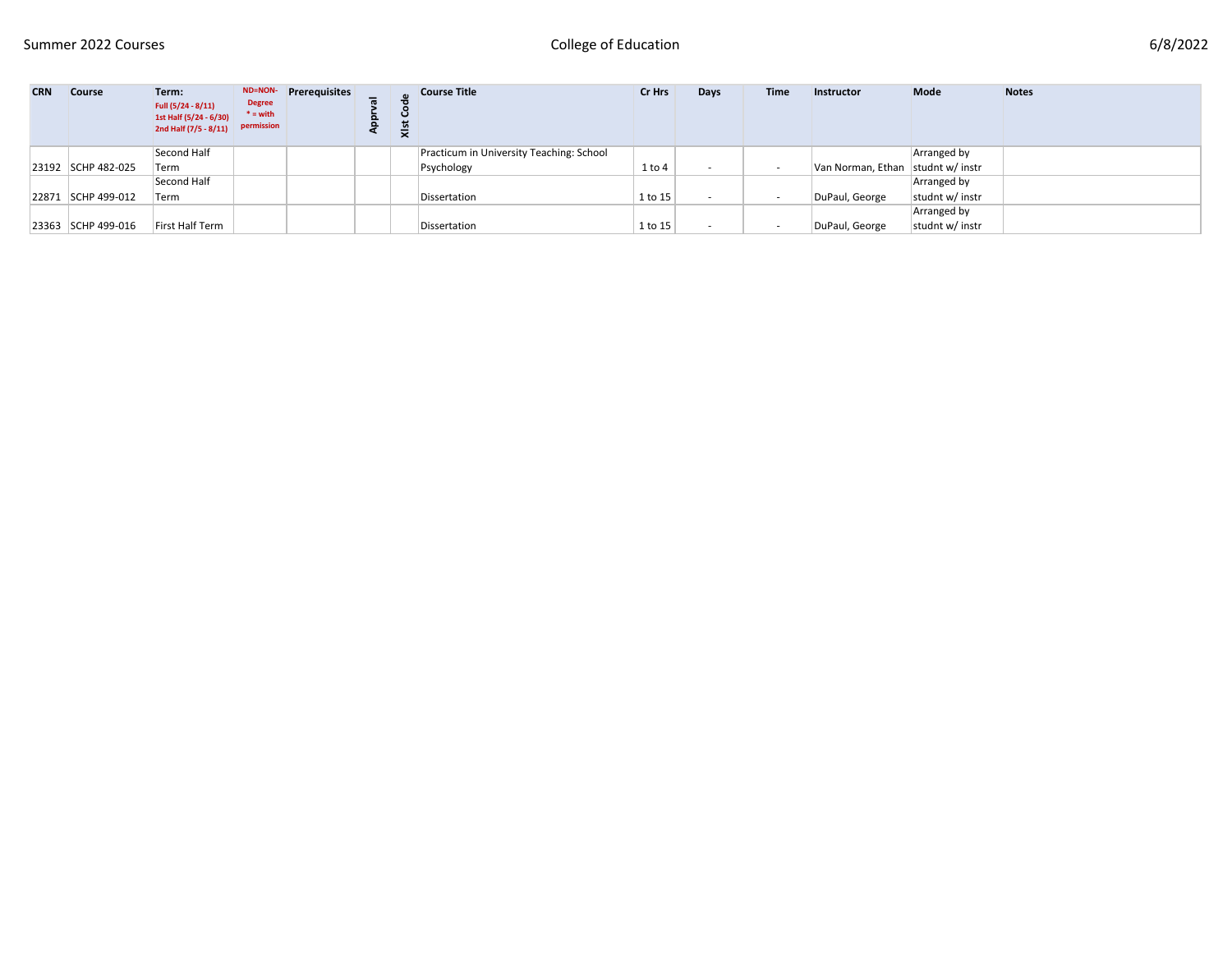| 6/8/2022 |  |
|----------|--|
|----------|--|

| <b>CRN</b> | <b>Course</b>      | Term:<br>Full (5/24 - 8/11)                     | ND=NON-<br><b>Degree</b> | <b>Prerequisites</b> |           |           | <b>Course Title</b>                        | Cr Hrs     | Days                     | <b>Time</b>              | Instructor                   | Mode                   | <b>Notes</b>         |
|------------|--------------------|-------------------------------------------------|--------------------------|----------------------|-----------|-----------|--------------------------------------------|------------|--------------------------|--------------------------|------------------------------|------------------------|----------------------|
|            |                    | 1st Half (5/24 - 6/30)<br>2nd Half (7/5 - 8/11) | $* = with$<br>permission |                      | Apprval   | XIst Code |                                            |            |                          |                          |                              |                        |                      |
|            |                    |                                                 |                          |                      |           |           | <b>Special Education Program</b>           |            |                          |                          |                              |                        |                      |
|            |                    | Second Half                                     |                          |                      |           |           |                                            |            |                          |                          |                              | Remote                 |                      |
|            | 22231 SPED 404-010 | Term                                            | <b>ND</b>                |                      |           |           | AJ Cultural and Linguistic Diversity       | 3          | MW                       |                          | 1600-1850 Nikolov, Lensi     | Synchronous            |                      |
|            |                    |                                                 |                          |                      |           |           | K-12 Classroom Environment and             |            |                          |                          |                              | On-Campus              |                      |
|            | 22577 SPED 409-010 | First Half Term                                 | <b>ND</b>                |                      |           |           | AR Management                              | 3          | MW                       |                          | 1600-1850 Sharp, Emily       | Required               |                      |
|            |                    |                                                 |                          |                      |           |           | Behavior Analysts: Ethics and Professional |            |                          |                          |                              | Remote                 | Online Course        |
|            | 22533 SPED 410-010 | First Half Term                                 | <b>ND</b>                |                      |           |           | AU Conduct                                 | 3          | $\overline{\phantom{a}}$ | $\overline{\phantom{a}}$ | Syed, Noor                   | Asynchronous           |                      |
|            |                    |                                                 |                          |                      |           |           |                                            |            |                          |                          |                              | On-Campus              |                      |
|            | 22235 SPED 411-010 | First Half Term                                 | $ND^*$                   |                      |           |           | AS Early Childhood Education               | 3          | MW                       |                          | 1600-1850 Sawyer, Laura      | Required               |                      |
|            |                    | Second Half                                     |                          |                      |           |           | Autism Spectrum Disorders and Evidence-    |            |                          |                          |                              |                        | <b>Online Course</b> |
|            |                    |                                                 | <b>ND</b>                |                      |           |           | AV Based Practices                         |            |                          |                          |                              | Remote<br>Asynchronous |                      |
|            | 22471 SPED 416-010 | Term                                            |                          |                      |           |           |                                            | 3          |                          | $\overline{\phantom{a}}$ | McElrath, Kelly              | Remote                 | <b>Online Course</b> |
|            |                    | <b>Full Term</b>                                | $ND^*$                   |                      |           |           | AW Alternative Curricular Approaches       |            |                          |                          | Whitfield, Mary              | Asynchronous           |                      |
|            | 22707 SPED 418-010 |                                                 |                          |                      |           |           |                                            | 3          | $\overline{\phantom{a}}$ | $\overline{\phantom{a}}$ |                              | Remote                 | Online Course        |
|            | 22402 SPED 432-010 | Full Term                                       | <b>ND</b>                |                      |           |           | AX Positive Behavior Support               | 3          | $\mathsf{R}$             |                          | 1600-1850 Spradlin, KellyAnn | Synchronous            |                      |
|            |                    |                                                 |                          |                      |           |           |                                            |            |                          |                          |                              | Arranged by            |                      |
|            | 22879 SPED 434-010 | <b>First Half Term</b>                          |                          |                      |           |           | Applied Research Practicum                 | $1$ to $3$ |                          | $\overline{\phantom{a}}$ | Morin, Kristi                | studnt w/ instr        |                      |
|            |                    |                                                 |                          |                      |           |           |                                            |            |                          |                          |                              | Arranged by            |                      |
|            | 22880 SPED 434-011 | First Half Term                                 |                          |                      |           |           | Applied Research Practicum                 | 1 to 3     | $\overline{\phantom{a}}$ |                          | Dennis, Minyi                | studnt w/ instr        |                      |
|            |                    |                                                 |                          |                      |           |           |                                            |            |                          |                          |                              | Arranged by            |                      |
|            | 22881 SPED 434-012 | First Half Term                                 |                          |                      |           |           | Applied Research Practicum                 | $1$ to $3$ |                          | $\blacksquare$           | Kern, Lee                    | studnt w/ instr        |                      |
|            |                    |                                                 |                          |                      |           |           |                                            |            |                          |                          |                              | Arranged by            |                      |
|            | 22882 SPED 434-013 | First Half Term                                 |                          |                      |           |           | Applied Research Practicum                 | $1$ to $3$ |                          | $\overline{\phantom{a}}$ | Lindstrom, Esther            | studnt w/ instr        |                      |
|            |                    |                                                 |                          |                      |           |           |                                            |            |                          |                          |                              | Arranged by            |                      |
|            | 23364 SPED 434-014 | First Half Term                                 |                          |                      |           |           | Applied Research Practicum                 | $1$ to $3$ |                          | $\overline{\phantom{a}}$ | Kangas, Sara                 | studnt w/ instr        |                      |
|            |                    |                                                 |                          |                      |           |           |                                            |            |                          |                          |                              | Arranged by            |                      |
|            | 21931 SPED 434-015 | First Half Term                                 |                          |                      |           |           | Applied Research Practicum                 | 1 to 3     | $\overline{\phantom{a}}$ | $\overline{\phantom{a}}$ | Duenas, Ana                  | studnt w/ instr        |                      |
|            |                    | Second Half                                     |                          |                      |           |           |                                            |            |                          |                          |                              | <b>Arranged by</b>     |                      |
|            | 22883 SPED 434-020 | Term                                            |                          |                      |           |           | Applied Research Practicum                 | $1$ to $3$ | $\overline{\phantom{a}}$ | $\overline{\phantom{a}}$ | Morin, Kristi                | studnt w/ instr        |                      |
|            |                    | Second Half                                     |                          |                      |           |           |                                            |            |                          |                          |                              | Arranged by            |                      |
|            | 22884 SPED 434-021 | Term                                            |                          |                      |           |           | Applied Research Practicum                 | $1$ to $3$ |                          | $\overline{\phantom{a}}$ | Dennis, Minyi                | studnt w/ instr        |                      |
|            |                    | Second Half                                     |                          |                      |           |           |                                            |            |                          |                          |                              | Arranged by            |                      |
| 22885      | SPED 434-022       | Term                                            |                          |                      |           |           | Applied Research Practicum                 | 1 to 3     | $\overline{\phantom{a}}$ |                          | Kern, Lee                    | studnt w/ instr        |                      |
|            |                    | Second Half                                     |                          |                      |           |           |                                            |            |                          |                          |                              | Arranged by            |                      |
|            | 22886 SPED 434-023 | Term                                            |                          |                      |           |           | Applied Research Practicum                 | 1 to 3     | $\blacksquare$           | $\overline{\phantom{a}}$ | Lindstrom, Esther            | studnt w/ instr        |                      |
|            |                    | Second Half                                     |                          |                      |           |           |                                            |            |                          |                          |                              | Arranged by            |                      |
|            | 23365 SPED 434-024 | Term                                            |                          |                      |           |           | Applied Research Practicum                 | $1$ to $3$ |                          | $\overline{\phantom{a}}$ | Kangas, Sara                 | studnt w/ instr        |                      |
|            |                    | Second Half                                     |                          |                      |           |           |                                            |            |                          |                          |                              | Arranged by            |                      |
|            | 21933 SPED 434-025 | Term                                            |                          |                      |           |           | Applied Research Practicum                 | $1$ to $3$ |                          | $\overline{\phantom{a}}$ | Duenas, Ana                  | studnt w/ instr        |                      |
|            |                    |                                                 |                          |                      |           |           | Practicum in University Teaching: Special  |            |                          |                          |                              | Arranged by            |                      |
|            | 22887 SPED 482-010 | First Half Term                                 |                          |                      | <b>DP</b> |           | Education                                  | 1 to 4     |                          | $\overline{\phantom{a}}$ | Duenas, Ana                  | studnt w/ instr        |                      |
|            |                    |                                                 |                          |                      |           |           | Practicum in University Teaching: Special  |            |                          |                          |                              | Arranged by            |                      |
|            | 22888 SPED 482-011 | First Half Term                                 |                          |                      | <b>DP</b> |           | Education                                  | $1$ to $4$ | $\overline{\phantom{a}}$ | $\blacksquare$           | Dennis, Minyi                | studnt w/ instr        |                      |
|            |                    |                                                 |                          |                      |           |           | Practicum in University Teaching: Special  |            |                          |                          |                              | Arranged by            |                      |
|            | 22889 SPED 482-012 | First Half Term                                 |                          |                      | <b>DP</b> |           | Education                                  | 1 to 4     | $\overline{\phantom{a}}$ | $\overline{\phantom{a}}$ | Kern, Lee                    | studnt w/ instr        |                      |
|            |                    |                                                 |                          |                      |           |           | Practicum in University Teaching: Special  |            |                          |                          |                              | Arranged by            |                      |
|            | 22890 SPED 482-013 | First Half Term                                 |                          |                      | <b>DP</b> |           | Education                                  | 1 to 4     | $\overline{\phantom{a}}$ | $\overline{\phantom{a}}$ | Lindstrom, Esther            | studnt w/ instr        |                      |
|            |                    |                                                 |                          |                      |           |           | Practicum in University Teaching: Special  |            |                          |                          |                              | Arranged by            |                      |
|            | 22403 SPED 482-015 | First Half Term                                 |                          |                      | DP        |           | Education                                  | $1$ to $4$ | $\overline{\phantom{a}}$ | $\overline{\phantom{a}}$ | Morin, Kristi                | studnt w/ instr        |                      |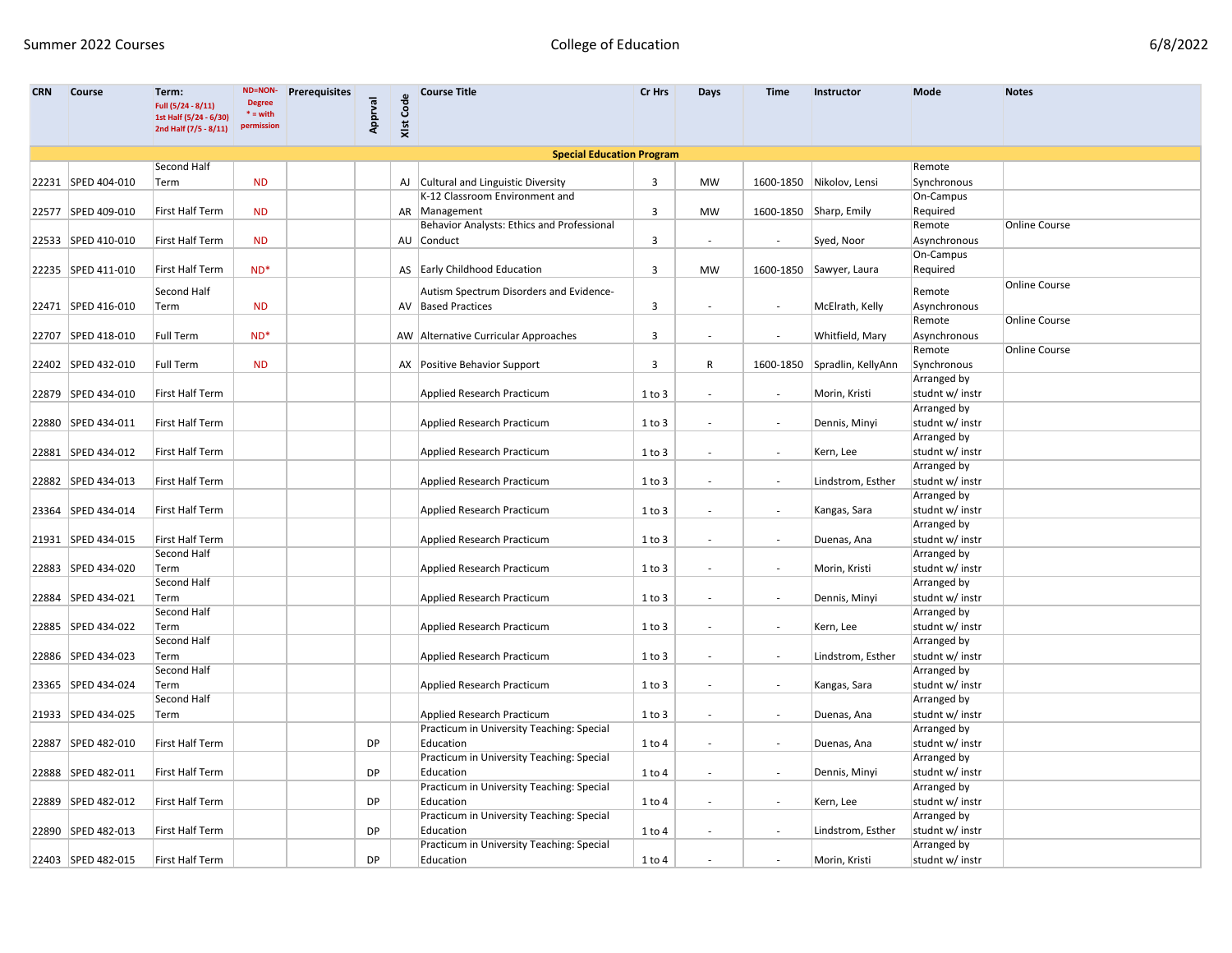| 6/8/2022 |  |
|----------|--|
|----------|--|

| <b>CRN</b> | <b>Course</b>      | Term:<br>Full (5/24 - 8/11)<br>1st Half (5/24 - 6/30)<br>2nd Half (7/5 - 8/11) | ND=NON-<br><b>Degree</b><br>$* =$ with<br>permission | <b>Prerequisites</b> | App | රි<br>Xlst | <b>Course Title</b>                       | Cr Hrs     | Days                     | <b>Time</b>              | Instructor        | <b>Mode</b>     | <b>Notes</b> |
|------------|--------------------|--------------------------------------------------------------------------------|------------------------------------------------------|----------------------|-----|------------|-------------------------------------------|------------|--------------------------|--------------------------|-------------------|-----------------|--------------|
|            |                    |                                                                                |                                                      |                      |     |            | Practicum in University Teaching: Special |            |                          |                          |                   | Arranged by     |              |
|            | 22996 SPED 482-016 | First Half Term                                                                |                                                      |                      | DP. |            | Education                                 | $1$ to $4$ | $\overline{\phantom{a}}$ | $\overline{\phantom{0}}$ | Kangas, Sara      | studnt w/ instr |              |
|            |                    | Second Half                                                                    |                                                      |                      |     |            | Practicum in University Teaching: Special |            |                          |                          |                   | Arranged by     |              |
|            | 22900 SPED 482-020 | Term                                                                           |                                                      |                      | DP. |            | Education                                 | $1$ to $4$ | $\overline{\phantom{a}}$ |                          | Duenas, Ana       | studnt w/ instr |              |
|            |                    | Second Half                                                                    |                                                      |                      |     |            | Practicum in University Teaching: Special |            |                          |                          |                   | Arranged by     |              |
|            | 22901 SPED 482-021 | Term                                                                           |                                                      |                      | DP. |            | Education                                 | $1$ to $4$ | $\overline{\phantom{a}}$ | $\overline{\phantom{0}}$ | Dennis, Minyi     | studnt w/ instr |              |
|            |                    | Second Half                                                                    |                                                      |                      |     |            | Practicum in University Teaching: Special |            |                          |                          |                   | Arranged by     |              |
|            | 22902 SPED 482-022 | Term                                                                           |                                                      |                      | DP. |            | Education                                 | $1$ to $4$ | $\overline{\phantom{a}}$ |                          | Kern, Lee         | studnt w/ instr |              |
|            |                    | Second Half                                                                    |                                                      |                      |     |            | Practicum in University Teaching: Special |            |                          |                          |                   | Arranged by     |              |
|            | 22903 SPED 482-023 | Term                                                                           |                                                      |                      | DP  |            | Education                                 | $1$ to $4$ | $\overline{\phantom{a}}$ | $\sim$                   | Lindstrom, Esther | studnt w/ instr |              |
|            |                    | Second Half                                                                    |                                                      |                      |     |            | Practicum in University Teaching: Special |            |                          |                          |                   | Arranged by     |              |
|            | 22404 SPED 482-025 | Term                                                                           |                                                      |                      | DP. |            | Education                                 | $1$ to $4$ | $\overline{\phantom{a}}$ | $\sim$                   | Morin, Kristi     | studnt w/ instr |              |
|            |                    | Second Half                                                                    |                                                      |                      |     |            | Practicum in University Teaching: Special |            |                          |                          |                   | Arranged by     |              |
|            | 22997 SPED 482-026 | Term                                                                           |                                                      |                      | DP  |            | Education                                 | $1$ to $4$ | $\overline{\phantom{a}}$ | $\overline{\phantom{a}}$ | Kangas, Sara      | studnt w/ instr |              |
|            |                    |                                                                                |                                                      |                      |     |            |                                           |            |                          |                          |                   | Arranged by     |              |
|            | 22896 SPED 499-020 | Full Term                                                                      |                                                      |                      |     |            | Dissertation MOC                          |            | $\overline{\phantom{a}}$ | $\overline{\phantom{0}}$ | Lindstrom, Esther | studnt w/ instr |              |